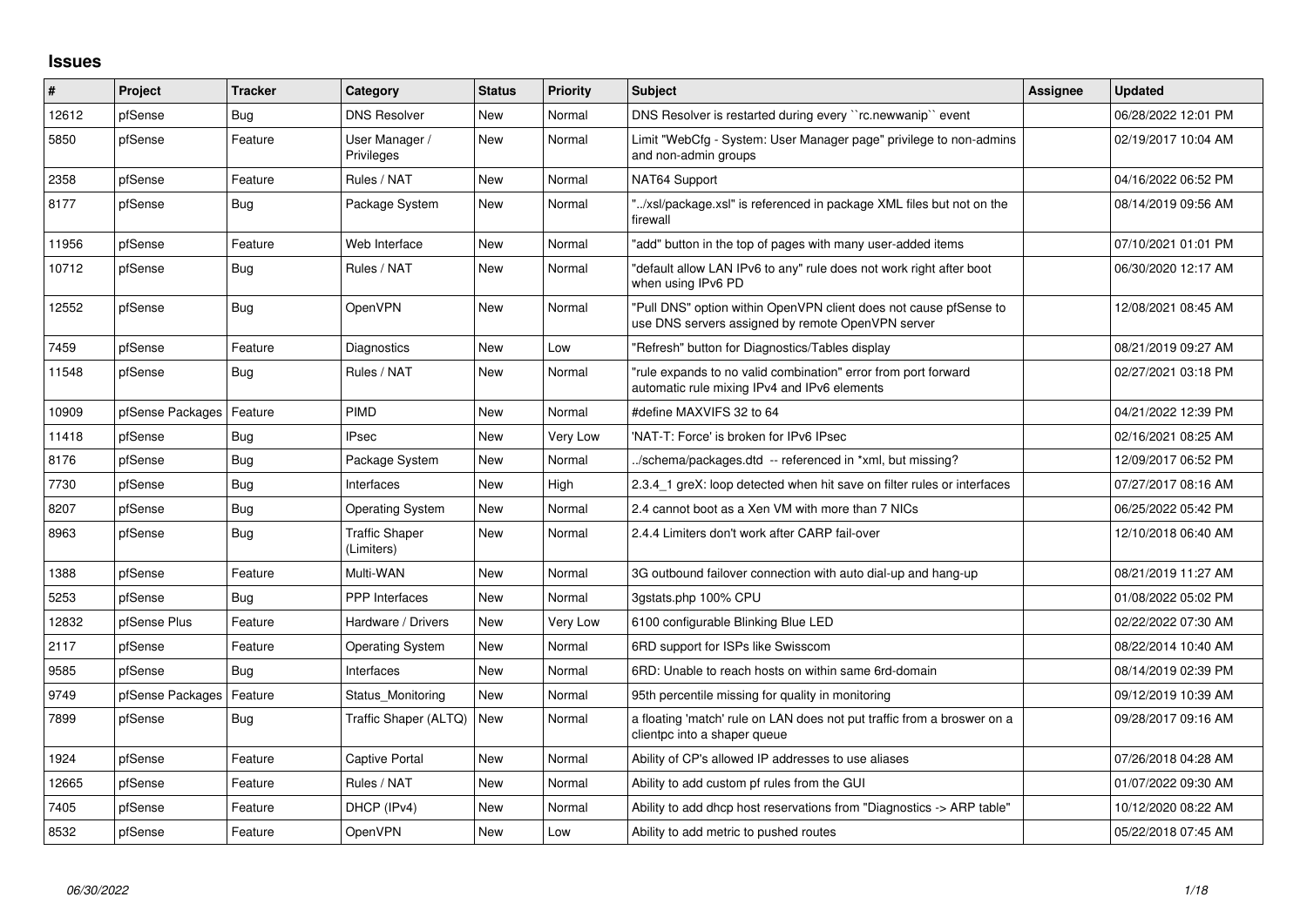| $\vert$ # | Project                | <b>Tracker</b> | Category            | <b>Status</b> | <b>Priority</b> | Subject                                                                                                             | Assignee | <b>Updated</b>      |
|-----------|------------------------|----------------|---------------------|---------------|-----------------|---------------------------------------------------------------------------------------------------------------------|----------|---------------------|
| 8236      | pfSense                | Feature        | DNS Resolver        | New           | Normal          | Ability to configure "forward-first" and "forward-host" options for more<br>robust domain overrides in DNS Resolver |          | 12/26/2017 01:26 AM |
| 2218      | pfSense                | Feature        | CARP                | New           | Normal          | Ability to delay CARP master status at boot time                                                                    |          | 03/03/2021 11:57 AM |
| 855       | pfSense                | Feature        | Multi-WAN           | New           | Normal          | Ability to selectively kill states on gateways recovery                                                             |          | 03/11/2022 08:30 AM |
| 7495      | pfSense                | Feature        | <b>DNS Resolver</b> | <b>New</b>    | Low             | Ability to set TTL for local for Unbound host overrides and dhcp leases                                             |          | 03/06/2018 09:46 AM |
| 628       | pfSense                | Feature        | Web Interface       | <b>New</b>    | Low             | Ability to specify listen IP address of management services (SSH, web<br>interface)                                 |          | 07/09/2021 01:21 PM |
| 9725      | pfSense Packages       | Feature        | <b>ACME</b>         | <b>New</b>    | Very Low        | Ability to use template variables in acme package                                                                   |          | 09/04/2019 07:12 AM |
| 3185      | pfSense                | Feature        | DHCP (IPv6)         | New           | Normal          | Accommodate a DHCPv6 failover-like mechanism                                                                        |          | 11/24/2017 10:44 AM |
| 8213      | pfSense Packages   Bug |                | haproxy             | New           | Normal          | acl src file not populated from alias                                                                               |          | 12/21/2017 02:02 PM |
| 9299      | pfSense Packages       | Feature        | <b>ACME</b>         | New           | Normal          | ACME package: Automate add/remove firewall rule for port<br>forwarding                                              |          | 01/30/2019 10:09 PM |
| 9833      | pfSense Packages       | Feature        | <b>ACME</b>         | <b>New</b>    | Normal          | ACME: add ability to use custom ACME server                                                                         |          | 04/07/2022 11:31 AM |
| 8560      | pfSense Packages   Bug |                | <b>ACME</b>         | New           | Normal          | ACME: can't update DNS records in DNSMadeEasy registar for<br>several domains with different API keys/ids           |          | 06/08/2018 01:28 PM |
| 8285      | pfSense                | Bug            | Web Interface       | <b>New</b>    | Normal          | Actions on stale data may result in catastrophic results                                                            |          | 01/16/2018 08:08 PM |
| 12570     | pfSense Docs           | Correction     | General             | New           | Normal          | Active appliance list missing 6100                                                                                  |          | 12/06/2021 11:41 AM |
| 13136     | pfSense Packages       | Feature        | pfBlockerNG         | New           | Normal          | Add crypt0rr DNS-over-HTTPS (DOH) provider list feeds                                                               |          | 05/07/2022 02:27 AM |
| 96        | pfSense                | Feature        | Rules / NAT         | New           | Normal          | Add "All local networks" to source and destination drop down boxen in<br>firewall rules                             |          | 02/06/2016 04:53 AM |
| 8224      | pfSense Packages       | Feature        | FreeRADIUS          | <b>New</b>    | Normal          | Add "OU" field to FreeRADIUS page                                                                                   |          | 02/21/2018 12:53 AM |
| 12162     | pfSense Docs           | Todo           | Products            | New           | Normal          | Add "usb reset" as possible solution for non-booting flash drives on<br>the SG-1100                                 |          | 10/07/2021 02:19 PM |
| 12025     | pfSense                | Todo           | Web Interface       | <b>New</b>    | Very Low        | Add 1:1 Validation to Notify Someone They are 1:1 NAT'ing an<br><b>Interface Address</b>                            |          | 06/11/2021 10:05 AM |
| 12546     | pfSense Plus           | Feature        | Authentication      | New           | Normal          | Add 2FA Support to pfSense Plus Local Database Authentication                                                       |          | 06/25/2022 05:30 PM |
| 5474      | pfSense                | Feature        | Interfaces          | <b>New</b>    | Normal          | Add 802.1x configuration to wired interfaces.                                                                       |          | 03/16/2016 04:32 PM |
| 4776      | pfSense                | Feature        | Wireless            | New           | Normal          | Add 802.1x dynamic vlan support                                                                                     |          | 10/02/2020 07:42 AM |
| 7888      | pfSense                | Feature        | Package System      | <b>New</b>    | Normal          | Add a button in package manager GUI to upgrade all packages                                                         |          | 09/28/2017 05:50 AM |
| 7761      | pfSense                | Feature        | Rules / NAT         | New           | Normal          | Add a way to match on IPv6 proto=0 (hop-by-hop header extension)                                                    |          | 08/13/2019 03:49 PM |
| 6917      | pfSense                | Feature        | Upgrade             | New           | Normal          | Add ability to choose from what IP/IFACE you search for updates                                                     |          | 11/11/2016 09:51 AM |
| 6038      | pfSense                | Feature        | Interfaces          | New           | Normal          | Add ability to configure which interface is chosen for defining<br>hostname IP in /etc/hosts                        |          | 07/07/2017 09:56 AM |
| 12190     | pfSense                | Feature        | Rules / NAT         | New           | Normal          | Add ability to reference ipv6 prefix in firewall rules and aliases                                                  |          | 08/05/2021 01:47 PM |
| 12551     | pfSense                | Feature        | <b>DNS Resolver</b> | New           | Low             | Add ability to set DNS resolver search domain list                                                                  |          | 12/01/2021 11:18 AM |
| 11156     | pfSense Packages       | Feature        | pfBlockerNG         | New           | Normal          | Add an option include subdomains for the noAAAA feature                                                             |          | 12/11/2020 10:19 AM |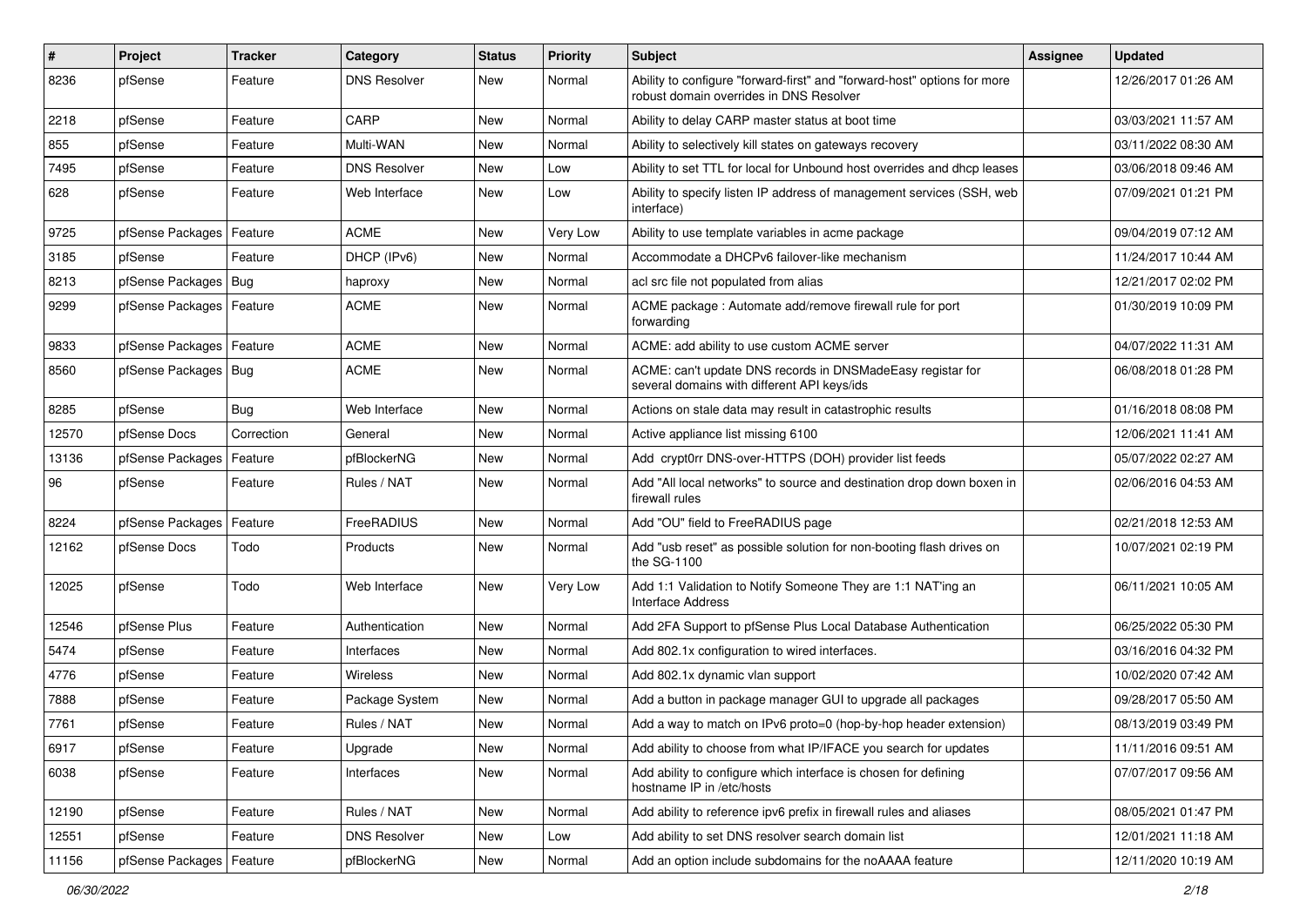| $\vert$ # | Project                    | <b>Tracker</b> | Category                | <b>Status</b> | Priority | Subject                                                                                    | <b>Assignee</b> | <b>Updated</b>      |
|-----------|----------------------------|----------------|-------------------------|---------------|----------|--------------------------------------------------------------------------------------------|-----------------|---------------------|
| 12300     | pfSense                    | Feature        | Hardware / Drivers      | New           | Normal   | Add Aquantia Atlantic driver to pfsense                                                    |                 | 09/14/2021 06:49 AM |
| 10466     | pfSense Packages   Feature |                | Suricata                | New           | Low      | Add checkbox to Suricata blocked host view to resolve all resolvable<br>IP's automatically |                 | 02/02/2022 06:04 PM |
| 12564     | pfSense                    | Feature        | Aliases / Tables        | <b>New</b>    | Low      | add column to show that an Alias is in use by or not                                       |                 | 12/04/2021 07:25 PM |
| 10962     | pfSense                    | Feature        | Dynamic DNS             | <b>New</b>    | Normal   | Add Cpanel support for Dynamic DNS Clients                                                 |                 | 12/28/2020 01:56 PM |
| 9912      | pfSense Packages           | Feature        | ntop                    | <b>New</b>    | Normal   | add custom DPI to ntopng                                                                   |                 | 11/18/2019 10:57 AM |
| 10395     | pfSense                    | Feature        | Dashboard               | New           | Low      | Add Dashboard System Information support for more PC Engines<br>APU boards                 |                 | 02/17/2022 01:02 AM |
| 12097     | pfSense Packages           | Feature        | pfBlockerNG             | New           | Normal   | Add dnsbl and geoip logs to system log                                                     |                 | 07/06/2021 01:25 PM |
| 12805     | pfSense Docs               | New Content    | General                 | <b>New</b>    | Very Low | Add documentation about what triggers a notfication                                        |                 | 02/15/2022 05:10 PM |
| 11369     | pfSense                    | Feature        | Operating System        | New           | Low      | add Enabling IPv6 Source Address Validation support                                        |                 | 02/04/2021 10:03 AM |
| 3899      | pfSense                    | Feature        | Web Interface           | <b>New</b>    | Normal   | Add feature to allow reordering of <package> items in config.xml</package>                 |                 | 09/27/2014 04:40 PM |
| 13201     | pfSense Packages           | Feature        | pfBlockerNG             | <b>New</b>    | Normal   | Add FireHol Security IP Feeds                                                              |                 | 05/23/2022 06:34 AM |
| 12465     | pfSense Packages           | Feature        | haproxy                 | <b>New</b>    | Normal   | Add forwardfor advanced usecases                                                           |                 | 10/16/2021 07:35 PM |
| 7720      | pfSense                    | Feature        | Hardware / Drivers      | New           | Normal   | Add general watchdog kernel modules (like ichwd) and watchdogd<br>support in the GUI.      |                 | 08/19/2019 01:20 PM |
| 8372      | pfSense                    | Feature        | Logging                 | New           | Normal   | add gui setting to adjust refresh rate for dynamic firewall logs                           |                 | 08/14/2019 10:31 AM |
| 4628      | pfSense                    | Feature        | Web Interface           | <b>New</b>    | Normal   | Add GUI to manage loader tunables (e.g. loader.conf.local)                                 |                 | 09/16/2015 04:28 PM |
| 13244     | pfSense                    | Feature        | Web Interface           | New           | Normal   | Add help text under Timezone settings in the GUI                                           |                 | 06/03/2022 01:00 PM |
| 6412      | pfSense                    | Feature        | <b>Operating System</b> | <b>New</b>    | Normal   | Add includedir directive for /var/etc/xinet.d to xinetd configuration                      |                 | 08/13/2019 01:23 PM |
| 12711     | pfSense Packages           | Feature        | Telegraf                | <b>New</b>    | Normal   | Add InfluxDB V2 support                                                                    |                 | 01/21/2022 02:54 AM |
| 746       | pfSense                    | Feature        | Rules / NAT             | New           | Normal   | Add interface group to source/dest drop downs                                              |                 | 07/19/2010 05:10 PM |
| 12459     | pfSense                    | Todo           | Virtual IP Addresses    | New           | Normal   | Add IP Alias subnet input validation                                                       |                 | 10/15/2021 09:35 AM |
| 7626      | pfSense                    | Feature        | Interfaces              | New           | Normal   | Add IPoE support for WAN                                                                   |                 | 01/01/2022 12:31 AM |
| 9798      | pfSense Packages           | Feature        | pfBlockerNG             | <b>New</b>    | Normal   | add ipv4 and ipv6 dnscrypt-resolvers feeds                                                 |                 | 10/14/2021 09:48 AM |
| 11703     | pfSense Packages           | Feature        | <b>FRR</b>              | <b>New</b>    | Normal   | add Krill and Routinator support BGP RPKI                                                  |                 | 03/18/2021 07:47 PM |
| 12370     | pfSense                    | Feature        | Rules / NAT             | <b>New</b>    | Low      | Add limiters to Queue column on firewall rule list                                         |                 | 09/14/2021 07:37 AM |
| 5307      | pfSense                    | Feature        | <b>RRD Graphs</b>       | New           | Low      | Add logarithmic scale option to RRD graphs                                                 |                 | 10/14/2015 07:37 AM |
| 1136      | pfSense                    | Feature        | Rules / NAT             | New           | Normal   | Add logic to automatically avoid route-to for static route networks                        |                 | 10/09/2018 05:11 AM |
| 12860     | pfSense Packages   Feature |                | New Package<br>Request  | New           | Normal   | add mmc-utils package to all images                                                        |                 | 02/24/2022 07:18 AM |
| 8099      | pfSense Packages   Feature |                | Telegraf                | New           | Normal   | Add more configuration flexibility to Telegraf                                             |                 | 08/13/2019 09:39 AM |
| 8558      | pfSense                    | Feature        | Web Interface           | New           | Normal   | Add more table sorting in various UI pages                                                 |                 | 08/21/2019 09:14 AM |
| 290       | pfSense                    | Feature        | Multi-WAN               | New           | Low      | Add Multi-WAN awareness to UPnP                                                            |                 | 01/06/2016 05:24 PM |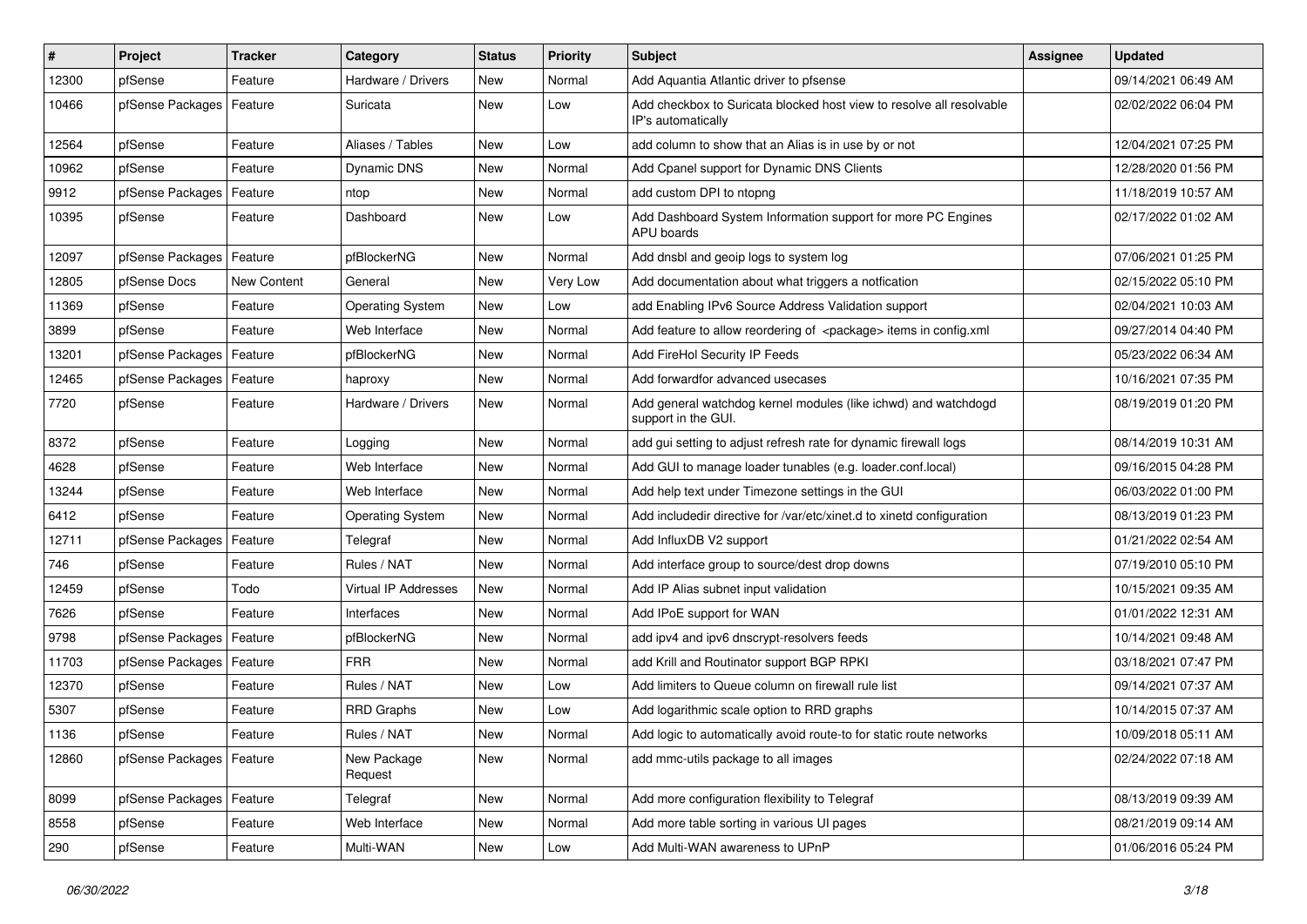| $\vert$ # | Project                    | <b>Tracker</b> | Category               | <b>Status</b> | <b>Priority</b> | <b>Subject</b>                                                                                             | <b>Assignee</b> | <b>Updated</b>      |
|-----------|----------------------------|----------------|------------------------|---------------|-----------------|------------------------------------------------------------------------------------------------------------|-----------------|---------------------|
| 753       | pfSense                    | Feature        | OpenVPN                | <b>New</b>    | Normal          | Add OpenVPN foreign_option support                                                                         |                 | 09/02/2019 10:38 AM |
| 13009     | pfSense                    | Feature        | OpenVPN                | <b>New</b>    | Normal          | Add option for multiple remote addresses to OpenVPN Client                                                 |                 | 03/31/2022 12:42 PM |
| 7800      | pfSense                    | Feature        | Logging                | <b>New</b>    | Normal          | Add option for state logging                                                                               |                 | 08/13/2019 03:51 PM |
| 7686      | pfSense Packages           | Feature        | haproxy                | <b>New</b>    | Normal          | Add option in HAProxy to configure SSL defaults based on the Mozilla<br><b>SSL Configuration Generator</b> |                 | 08/16/2019 01:09 PM |
| 11056     | pfSense                    | Feature        | Interfaces             | <b>New</b>    | Normal          | Add option to disable flow-control on interfaces in GUI                                                    |                 | 11/11/2020 04:41 PM |
| 4098      | pfSense                    | Feature        | Authentication         | <b>New</b>    | Normal          | Add option to force a password change on login                                                             |                 | 08/21/2019 10:31 AM |
| 12329     | pfSense Packages           | Feature        | Avahi                  | <b>New</b>    | Normal          | Add optional floating firewall rules for IPv4 and IPv6                                                     |                 | 02/09/2022 04:43 PM |
| 8330      | pfSense                    | Feature        | DHCP (IPv4)            | <b>New</b>    | Normal          | add options for ddns-local-address statements                                                              |                 | 04/27/2021 12:31 PM |
| 3882      | pfSense                    | Feature        | Web Interface          | <b>New</b>    | Normal          | Add OUI database to the base system, remove dependency on nmap                                             |                 | 03/08/2018 06:44 PM |
| 10547     | pfSense Packages           | Feature        | New Package<br>Request | <b>New</b>    | Normal          | Add package addrwatch. Addrwatch is like arpwatch but works with<br>ipv4 and ipv6                          |                 | 05/11/2020 09:20 AM |
| 9315      | pfSense Packages   Feature |                | New Package<br>Request | <b>New</b>    | Normal          | Add Package: dnscrypt-proxy                                                                                |                 | 03/05/2021 02:38 AM |
| 2771      | pfSense                    | Feature        | Rules / NAT            | <b>New</b>    | Normal          | Add packet tracing simulator                                                                               |                 | 08/13/2019 12:24 PM |
| 10839     | pfSense                    | Feature        | Traffic Shaper (ALTQ)  | <b>New</b>    | Normal          | Add popular messengers to the Traffic Shaper Wizard                                                        |                 | 08/18/2020 10:07 AM |
| 5360      | pfSense                    | Feature        | UPnP/NAT-PMP           | <b>New</b>    | Normal          | Add possibility to configure independent "UPnP & NAT-PMP"<br>instances                                     |                 | 10/31/2015 04:25 AM |
| 8216      | pfSense Packages           | Feature        | Telegraf               | <b>New</b>    | Normal          | Add prometheus output for telegraf                                                                         |                 | 09/09/2020 05:33 AM |
| 6804      | pfSense                    | Feature        | Diagnostics            | <b>New</b>    | Very Low        | Add row counter into Diagnostics -> Edit File                                                              |                 | 08/20/2019 03:44 PM |
| 9060      | pfSense                    | Feature        | Logging                | <b>New</b>    | Normal          | add rule name filtering field for firewall log viewer                                                      |                 | 08/14/2019 12:38 PM |
| 4997      | pfSense                    | Feature        | Rules / NAT            | <b>New</b>    | Normal          | Add setting option to choose default log action for new firewall rules                                     |                 | 08/20/2019 03:29 PM |
| 9044      | pfSense Packages           | Feature        | New Package<br>Request | <b>New</b>    | Normal          | <b>Add SoftEther</b>                                                                                       |                 | 11/02/2019 10:51 AM |
| 9222      | pfSense                    | Feature        | Authentication         | <b>New</b>    | Normal          | Add sshguard log when release an IP                                                                        |                 | 08/14/2019 01:00 PM |
| 13058     | pfSense                    | Todo           | Rules / NAT            | New           | Normal          | Add static routes and directly connected networks back to policy route<br>negation rules                   |                 | 04/13/2022 08:05 AM |
| 5525      | pfSense                    | Feature        | OpenVPN                | <b>New</b>    | Normal          | Add static routes for OpenVPN client remote peer addresses when<br>using non-default WANs                  |                 | 11/25/2015 08:44 AM |
| 13296     | pfSense                    | Feature        | DHCP (IPv6)            | <b>New</b>    | Normal          | Add support for DHCP6 OPTION_PD_EXCLUDE (RFC 6603)                                                         |                 | 06/24/2022 10:10 PM |
| 12286     | pfSense Packages           | <b>Bug</b>     | FreeRADIUS             | <b>New</b>    | Normal          | Add support for ntlm auth in LDAP                                                                          |                 | 08/20/2021 08:27 AM |
| 13260     | pfSense                    | Feature        | Authentication         | <b>New</b>    | Normal          | Add support for OpenVPN static-challenge                                                                   |                 | 06/09/2022 02:04 PM |
| 10600     | pfSense Packages           | Feature        | pfBlockerNG            | New           | Normal          | Add support for pfBlockerNG "Action list" feature                                                          |                 | 08/10/2020 02:39 AM |
| 11931     | pfSense Packages   Feature |                | <b>ACME</b>            | <b>New</b>    | Normal          | Add support for validating a domain's ownership via Google Cloud<br>Cloud DNS                              |                 | 02/15/2022 03:18 AM |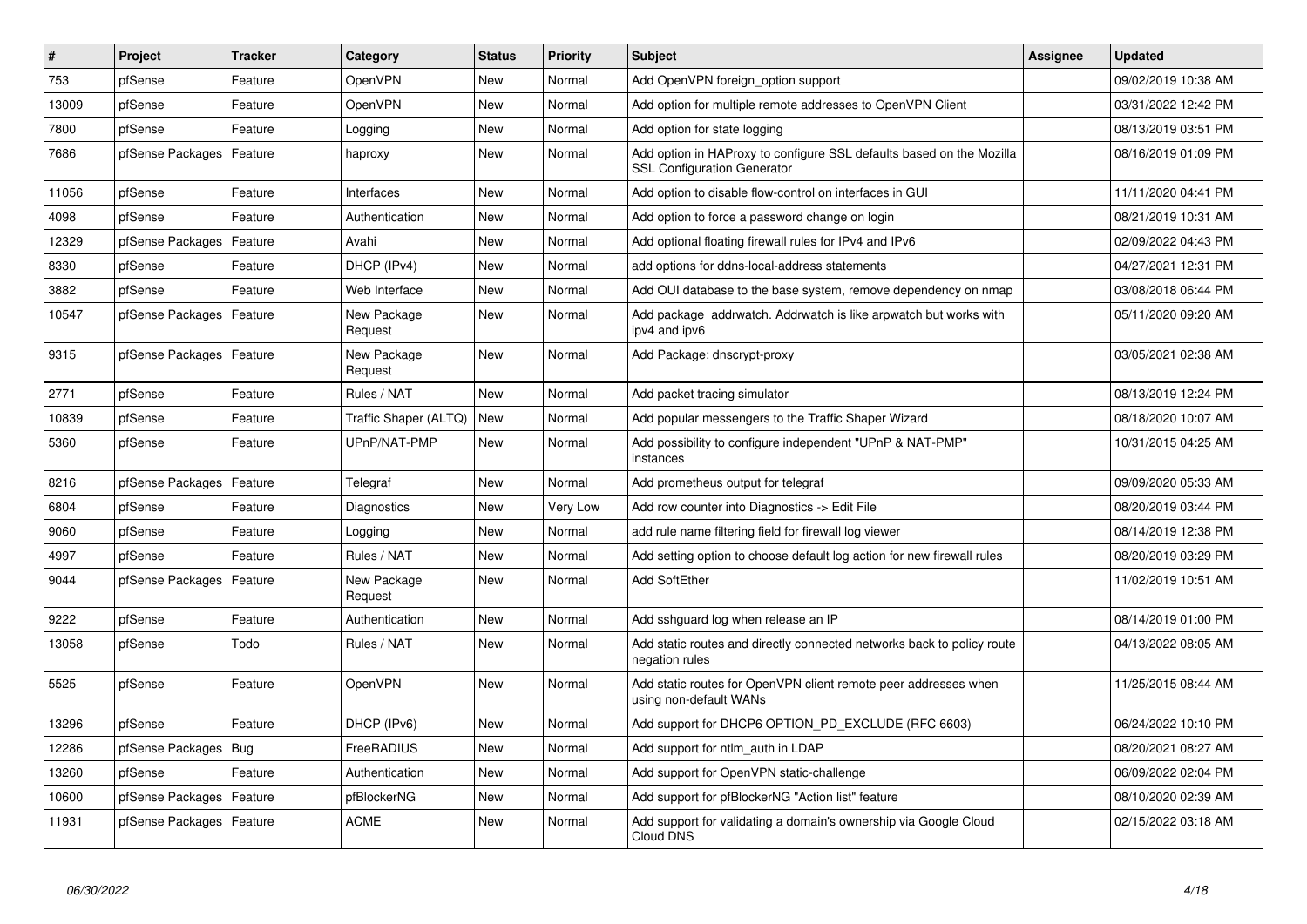| $\vert$ # | Project                    | <b>Tracker</b> | Category                 | <b>Status</b> | <b>Priority</b> | <b>Subject</b>                                                                                                   | <b>Assignee</b> | <b>Updated</b>      |
|-----------|----------------------------|----------------|--------------------------|---------------|-----------------|------------------------------------------------------------------------------------------------------------------|-----------------|---------------------|
| 9238      | pfSense Packages           | Feature        | New Package<br>Request   | New           | Normal          | Add support for Zerotier                                                                                         |                 | 05/17/2021 01:58 PM |
| 12139     | pfSense                    | Feature        | <b>DNS Forwarder</b>     | New           | Normal          | Add support in for specifying a DNSMASQ configuration file                                                       |                 | 07/16/2021 09:45 PM |
| 10223     | pfSense                    | Feature        | Interfaces               | <b>New</b>    | Normal          | Add the ability to create additional loopback interfaces                                                         |                 | 12/15/2020 04:35 PM |
| 12521     | pfSense                    | Feature        | <b>Operating System</b>  | <b>New</b>    | Very Low        | Add the BBR2, QUIC, RACK Congestion Control (CC) protocols                                                       |                 | 11/15/2021 07:40 AM |
| 7922      | pfSense                    | Feature        | Rules / NAT              | New           | Normal          | Add the option to select the ISP IPv6 Delegated Prefix as a<br>destination in firewall rules                     |                 | 10/10/2017 06:36 PM |
| 12676     | pfSense                    | Feature        | Rules / NAT              | <b>New</b>    | Normal          | Add the Tagged option on the Port Forward rules edit page                                                        |                 | 01/11/2022 05:52 AM |
| 4374      | pfSense                    | Feature        | Notifications            | New           | Low             | Add timestamps to notification e-mails                                                                           |                 | 02/05/2015 12:43 AM |
| 10514     | pfSense                    | Feature        | Web Interface            | <b>New</b>    | Normal          | Add to every page an unparsed Notes field for administrative<br>reference                                        |                 | 04/30/2020 06:32 PM |
| 9800      | pfSense                    | Feature        | Hardware / Drivers       | <b>New</b>    | Normal          | Add toggle for net.isr.dispatch=deferred in GUI                                                                  |                 | 09/29/2019 06:18 AM |
| 7181      | pfSense                    | Feature        | Rules / NAT              | <b>New</b>    | Low             | Add Top and Add Bottom on Seperator                                                                              |                 | 08/21/2019 08:55 AM |
| 13311     | pfSense Docs               | New Content    | Troubleshooting          | <b>New</b>    | High            | Add troubleshooting tips for ZFS boot issues                                                                     |                 | 06/28/2022 11:04 AM |
| 9591      | pfSense                    | Feature        | Rules / NAT              | <b>New</b>    | Normal          | Add under firewall rules a search box                                                                            |                 | 08/14/2019 02:39 PM |
| 12457     | pfSense Docs               | Todo           | Packages                 | New           | Very Low        | Add UPS Configuration Recipes for apcupsd and nut UPS Packages<br>with Common Brand Units                        |                 | 10/18/2021 08:37 AM |
| 7852      | pfSense                    | Feature        | <b>DNS Resolver</b>      | <b>New</b>    | Normal          | Add views support to Unbound GUI                                                                                 |                 | 09/11/2017 12:26 PM |
| 8161      | pfSense Packages           | Feature        | FreeRADIUS               | New           | Very Low        | Add virtual server support to FreeRadius                                                                         |                 | 12/05/2017 01:57 PM |
| 12905     | pfSense                    | <b>Bug</b>     | Web Interface            | <b>New</b>    | Normal          | Add VLAN Re-assignment to Import Interface Mismatch Wizard                                                       |                 | 03/07/2022 08:05 AM |
| 11732     | pfSense Plus               | Feature        | Hardware / Drivers       | <b>New</b>    | Normal          | Add VXLAN Support to pfSense Plus                                                                                |                 | 03/15/2022 02:35 AM |
| 11280     | pfSense                    | Todo           | WireGuard                | New           | Normal          | Add WireGuard to ALTQ list                                                                                       |                 | 04/27/2021 12:32 PM |
| 12859     | pfSense Packages           | Feature        | Zabbix                   | New           | Normal          | Add Zabbix 6.0 LTS (agent and proxy) packages                                                                    |                 | 02/23/2022 07:11 AM |
| 10265     | pfSense Packages   Bug     |                | Notes                    | New           | Very Low        | Adding a Note with malformed title will force system restore                                                     |                 | 02/27/2020 10:12 AM |
| 11410     | pfSense Packages   Feature |                | New Package<br>Request   | New           | Normal          | adding bpytop (former Bashtop)                                                                                   |                 | 07/26/2021 12:33 PM |
| 12658     | pfSense Packages   Feature |                | darkstat                 | New           | Normal          | Adding prometheus metrics to darkstat                                                                            |                 | 05/27/2022 09:44 PM |
| 4899      | pfSense                    | Feature        | DHCP (IPv4)              | New           | Normal          | Additional BOOTP/DHCP Options should allow a force option                                                        |                 | 01/02/2018 02:24 PM |
| 790       | pfSense                    | Feature        | <b>Operating System</b>  | <b>New</b>    | Normal          | Advanced options for dnsclient (resolv.conf)                                                                     |                 | 04/21/2022 12:39 PM |
| 13074     | pfSense Plus               | Bug            | Cryptographic<br>Modules | New           | Normal          | AES-GCM with SafeXcel on Netgate 2100 causes MBUF overload                                                       |                 | 06/12/2022 11:14 AM |
| 9654      | pfSense                    | Bug            | <b>DNS Resolver</b>      | New           | Normal          | After reboot, the DNS resolver must be restarted before it will<br>advertise the ipv6 DNS address of the router. |                 | 11/20/2020 03:12 AM |
| 11493     | pfSense Packages   Bug     |                | Zabbix                   | New           | Very Low        | After upgrade zabbix proxy wont start                                                                            |                 | 02/21/2021 05:31 AM |
| 12708     | pfSense                    | <b>Bug</b>     | Aliases / Tables         | New           | Normal          | alias with non resolving DNS entry breaks underlying pf table                                                    |                 | 02/20/2022 06:13 PM |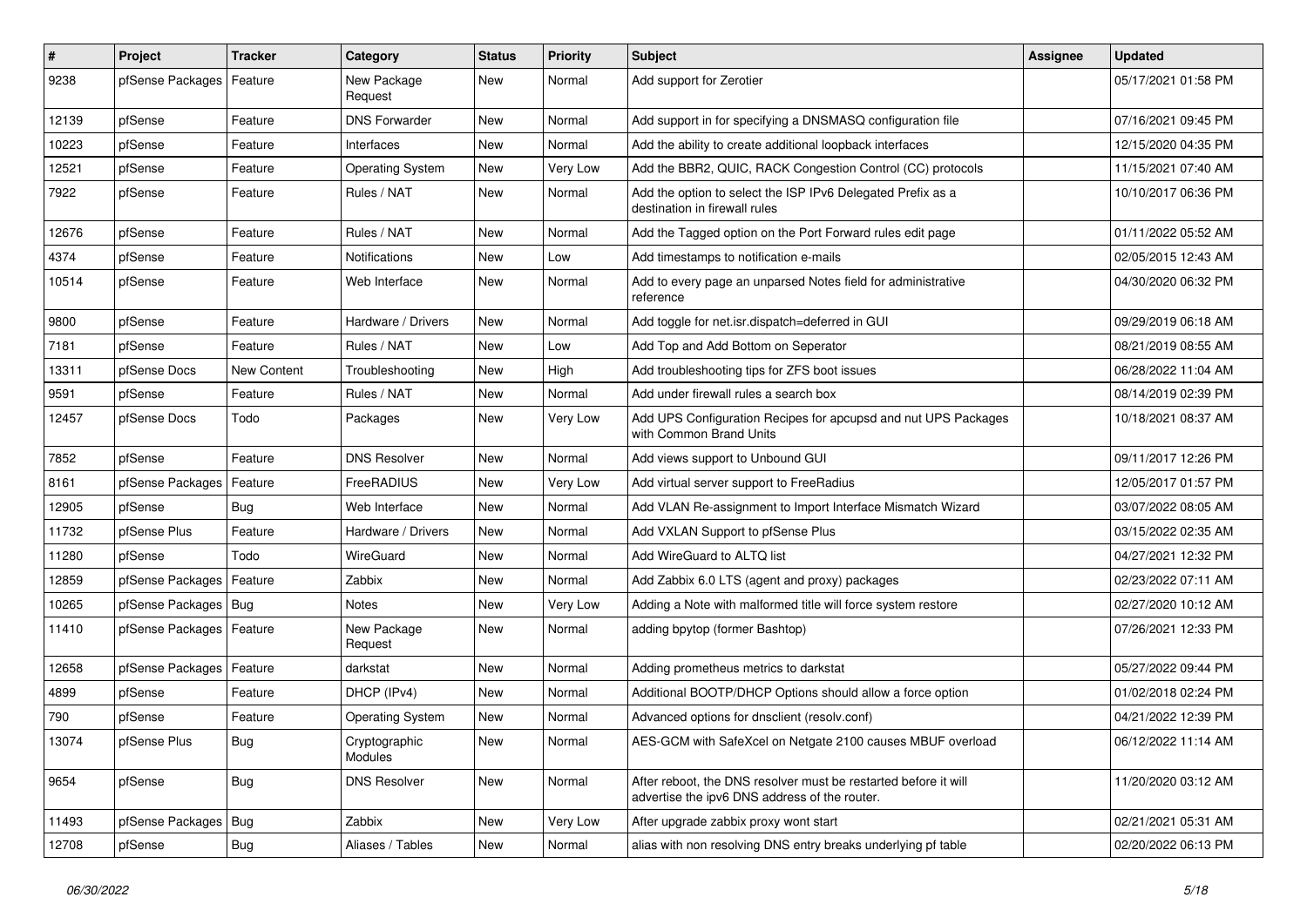| $\sharp$ | Project          | <b>Tracker</b> | Category              | <b>Status</b> | <b>Priority</b> | <b>Subject</b>                                                                       | <b>Assignee</b> | <b>Updated</b>      |
|----------|------------------|----------------|-----------------------|---------------|-----------------|--------------------------------------------------------------------------------------|-----------------|---------------------|
| 4195     | pfSense          | Feature        | Aliases / Tables      | <b>New</b>    | Low             | Aliases: sections                                                                    |                 | 08/21/2019 11:01 AM |
| 6457     | pfSense          | Feature        | Installer             | New           | Normal          | Allow ability to configure AWS EC2 AMI via userdata                                  |                 | 09/21/2020 02:54 PM |
| 946      | pfSense          | Feature        | <b>IPsec</b>          | New           | Normal          | Allow aliases to be used to define IPsec phase 2 networks                            |                 | 04/21/2022 12:39 PM |
| 4989     | pfSense          | Feature        | <b>IPsec</b>          | New           | Normal          | Allow all valid strongswan remote gateway options in gui                             |                 | 08/20/2015 02:57 PM |
| 3862     | pfSense          | Feature        | <b>IGMP Proxy</b>     | New           | Normal          | Allow configuration of IGMP proxy's 'quickleave' parameter from the<br>web interface |                 | 04/05/2016 03:24 AM |
| 3552     | pfSense          | Feature        | <b>PPP</b> Interfaces | <b>New</b>    | Normal          | Allow configuring link keep-alive value in PPP                                       |                 | 05/14/2014 10:26 AM |
| 12736    | pfSense Packages | Feature        | pfBlockerNG           | <b>New</b>    | Low             | Allow custom cron intervals                                                          |                 | 01/30/2022 08:55 PM |
| 12600    | pfSense          | Feature        | Aliases / Tables      | New           | Normal          | allow custom mask for a network alias created from a FQDN                            |                 | 12/15/2021 10:50 AM |
| 6776     | pfSense          | Feature        | Rules / NAT           | New           | Normal          | Allow disabling of "filter rule association" by default                              |                 | 08/17/2021 10:56 AM |
| 9063     | pfSense          | Feature        | Dynamic DNS           | <b>New</b>    | Normal          | Allow dynamic DNS client entry to specify which Check IP service to<br>use           |                 | 10/24/2018 11:53 AM |
| 3623     | pfSense          | Feature        | Package System        | New           | Normal          | Allow each package to choose if it is restarted on interface events                  |                 | 04/26/2014 01:00 PM |
| 5825     | pfSense          | Feature        | Authentication        | <b>New</b>    | Normal          | Allow EAP-RADIUS for authentication servers                                          |                 | 08/21/2019 10:32 AM |
| 4501     | pfSense          | Feature        | Notifications         | <b>New</b>    | Normal          | Allow email report to send multiple destination                                      |                 | 02/06/2016 04:07 AM |
| 7691     | pfSense Packages | Feature        | Squid                 | <b>New</b>    | Normal          | Allow for custom icap services for squid                                             |                 | 08/24/2017 03:16 AM |
| 5629     | pfSense          | Bug            | <b>IPsec</b>          | <b>New</b>    | Normal          | Allow for IPsec configuration using certs without a CA                               |                 | 12/31/2021 05:21 PM |
| 4165     | pfSense          | Feature        | Rules / NAT           | <b>New</b>    | Low             | Allow for security zones when defining interfaces and firewall rules.                |                 | 02/06/2016 04:35 AM |
| 8769     | pfSense Packages | Feature        | FreeRADIUS            | <b>New</b>    | Normal          | Allow FreeRADIUS users to change their own Passwords and Pins                        |                 | 10/11/2018 11:34 AM |
| 6796     | pfSense          | Feature        | Interfaces            | New           | Normal          | Allow hostnames as GRE and GIF endpoints                                             |                 | 08/13/2019 02:35 PM |
| 7971     | pfSense          | Feature        | Captive Portal        | <b>New</b>    | Normal          | Allow import, export and synchronization of MACs under Captive<br>Portal service     |                 | 10/19/2017 04:56 AM |
| 1268     | pfSense          | Feature        | Certificates          | New           | Normal          | Allow mass renewing of certs                                                         |                 | 11/01/2019 03:17 PM |
| 6956     | pfSense          | Feature        | Captive Portal        | <b>New</b>    | Normal          | Allow more control over concurrent logins                                            |                 | 11/23/2016 12:01 PM |
| 371      | pfSense          | Feature        | Rules / NAT           | <b>New</b>    | Normal          | Allow moving of bogon and RFC 1918 rules                                             |                 | 02/06/2016 04:53 AM |
| 10890    | pfSense          | Feature        | Interfaces            | New           | Normal          | Allow multiple assigned interfaces to track status of a single switch<br>port        |                 | 09/14/2020 07:20 AM |
| 11438    | pfSense          | Feature        | Hardware / Drivers    | New           | Low             | Allow multiple cryptographic accelerator modules to be loaded at the<br>same time    |                 | 02/18/2021 12:40 PM |
| 6604     | pfSense          | Feature        | <b>NTPD</b>           | <b>New</b>    | Normal          | Allow NTP server list to be overridden by DHCP/PPP                                   |                 | 08/13/2019 01:39 PM |
| 10841    | pfSense Packages | Feature        | pfBlockerNG           | New           | Normal          | Allow per Source/VLAN/Network individual black&whitelists                            |                 | 10/18/2020 07:42 AM |
| 7078     | pfSense          | Feature        | OpenVPN               | New           | Low             | Allow reordering of client specific overrides in OpenVPN                             |                 | 11/21/2019 02:48 PM |
| 8458     | pfSense          | Feature        | Dashboard             | New           | Low             | Allow reordering of interface widget                                                 |                 | 08/14/2019 10:52 AM |
| 2479     | pfSense          | Feature        | Dashboard             | New           | Normal          | Allow reordering of the traffic graphs on the dashboard                              |                 | 06/08/2012 04:13 PM |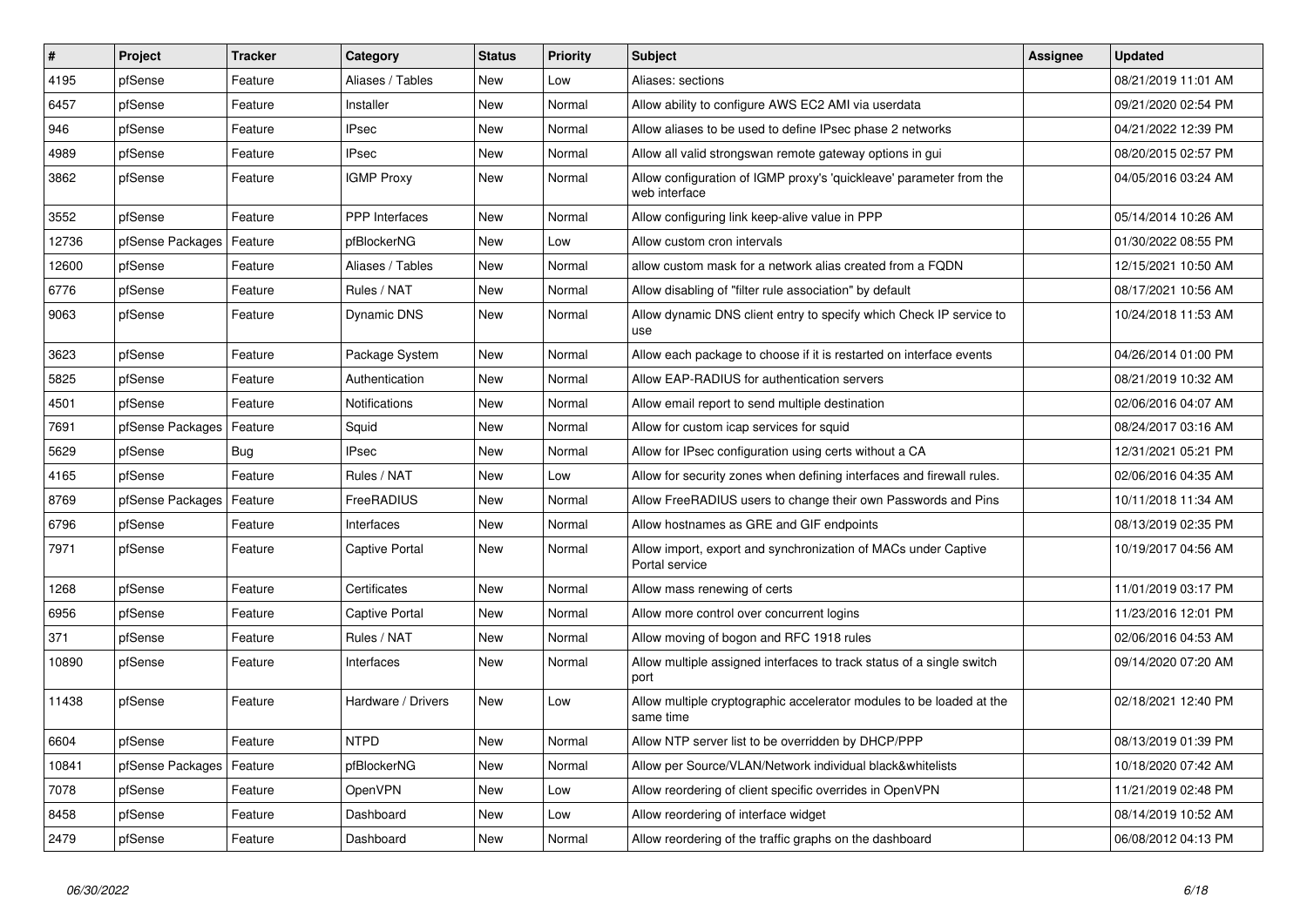| $\sharp$ | Project                | <b>Tracker</b> | Category                 | <b>Status</b> | <b>Priority</b> | Subject                                                                                                 | <b>Assignee</b> | <b>Updated</b>      |
|----------|------------------------|----------------|--------------------------|---------------|-----------------|---------------------------------------------------------------------------------------------------------|-----------------|---------------------|
| 1935     | pfSense                | Feature        | Rules / NAT              | New           | Normal          | Allow rule with max-src-conn-* options to make conditional use of<br>"overload <virusprot>"</virusprot> |                 | 10/07/2011 09:31 AM |
| 8178     | pfSense                | Feature        | Package System           | New           | Normal          | Allow setting attributes for form elements in package XML                                               |                 | 12/09/2017 07:48 PM |
| 12077    | pfSense                | Feature        | Gateways                 | New           | Normal          | Allow stick-connections per gateway group                                                               |                 | 06/24/2021 08:45 AM |
| 10468    | pfSense                | Feature        | Web Interface            | <b>New</b>    | Normal          | Allow to download log files from WebGUI                                                                 |                 | 04/17/2020 06:17 AM |
| 10258    | pfSense                | Feature        | Certificates             | New           | Very Low        | allow to sign CA                                                                                        |                 | 02/20/2020 04:20 AM |
| 10377    | pfSense Packages       | Feature        | FreeRADIUS               | New           | Very Low        | Allow usage of TOTP (Google-Authenticator) without PIN                                                  |                 | 03/30/2020 11:43 AM |
| 12473    | pfSense                | Feature        | IPsec                    | <b>New</b>    | Normal          | Allow user adjustment of IPsec Keep Alive periodic checks                                               |                 | 12/22/2021 05:59 AM |
| 10843    | pfSense                | Feature        | Authentication           | New           | Normal          | Allow user manager settings to specify multiple authentication servers                                  |                 | 01/13/2022 07:22 AM |
| 8483     | pfSense                | Feature        | Traffic Shaper (ALTQ)    | <b>New</b>    | Normal          | Allow user to choose order of Queues status                                                             |                 | 08/21/2019 09:12 AM |
| 7902     | pfSense Packages       | Feature        | OpenVPN Client<br>Export | New           | Low             | allow vpn client export of other to be a blank field                                                    |                 | 08/19/2019 03:33 PM |
| 11757    | pfSense                | Feature        | <b>XMLRPC</b>            | <b>New</b>    | Normal          | Allow XMLRPC sync to bypass default auth server in favor of local<br>database                           |                 | 03/30/2021 03:18 PM |
| 12903    | pfSense                | Feature        | Notifications            | New           | Normal          | alternative authentication methods for email notifications?                                             |                 | 03/07/2022 07:52 AM |
| 10765    | pfSense                | Bug            | Authentication           | <b>New</b>    | Normal          | Ampersands in Idap_extended_query are escaped twice                                                     |                 | 09/02/2020 07:55 AM |
| 10845    | pfSense Packages       | Bug            | apcupsd                  | New           | Normal          | apcupsd doesn't stop when not enabled                                                                   |                 | 08/24/2020 10:16 AM |
| 8454     | pfSense Packages       | Bug            | arpwatch                 | <b>New</b>    | Very Low        | Arpwatch package break email notifications from other sources                                           |                 | 06/23/2022 07:49 PM |
| 9676     | pfSense Packages       | Bug            | pfBlockerNG              | New           | Normal          | AS lookup fails                                                                                         |                 | 12/26/2019 12:17 AM |
| 12632    | pfSense                | <b>Bug</b>     | Gateways                 | New           | High            | Assigning a /30 WAN IP address at the console does not save the<br>gateway correctly                    |                 | 06/28/2022 12:01 PM |
| 13289    | pfSense                | Bug            | Backup / Restore         | New           | Low             | Attempting to restore a 0 byte "config.xml" prints an error that the file<br>cannot be read             |                 | 06/28/2022 12:01 PM |
| 7757     | pfSense                | Bug            | Backup / Restore         | <b>New</b>    | Normal          | Auto Config Backup fails to upload unless Default Gateway is up                                         |                 | 08/16/2019 12:47 PM |
| 12553    | pfSense                | Feature        | Backup / Restore         | New           | Normal          | Auto Config Backup: Allow selecting multiple backups for deletion                                       |                 | 02/22/2022 04:27 AM |
| 11572    | pfSense Packages   Bug |                | pfBlockerNG              | <b>New</b>    | High            | Auto created firewall rules have IPv4 as protocol only - even for IPv6<br>lists.                        |                 | 06/25/2022 10:59 AM |
| 7602     | pfSense                | Feature        | <b>Operating System</b>  | New           | Normal          | Auto-Create bootable USB for recovery                                                                   |                 | 08/13/2019 09:50 AM |
| 7688     | pfSense                | Feature        | Backup / Restore         | <b>New</b>    | Low             | AutoConfigBackup - Info Icon - username only                                                            |                 | 10/22/2017 10:46 AM |
| 9775     | pfSense                | Feature        | Backup / Restore         | New           | Normal          | AutoConfigBackup - Rolling per day/hour cap on changes, retention<br>policy                             |                 | 09/20/2019 09:19 AM |
| 4681     | pfSense                | Feature        | Backup / Restore         | New           | Normal          | AutoConfigBackup make a way to easily download a saved backup                                           |                 | 08/16/2019 12:46 PM |
| 3053     | pfSense                | Feature        | Captive Portal           | New           | Normal          | Automatically add DHCP static addresses to CP passthru-mac                                              |                 | 06/21/2013 11:54 AM |
| 2443     | pfSense                | Feature        | <b>PPP</b> Interfaces    | New           | Normal          | Automatically start 3G usb interfaces upon plugin                                                       |                 | 05/20/2012 05:37 PM |
| 11588    | pfSense                | Feature        | WireGuard                | New           | Low             | Automatically suggest next IP address in Wireguard interface subnet<br>when creating a peer             |                 | 12/22/2021 03:35 AM |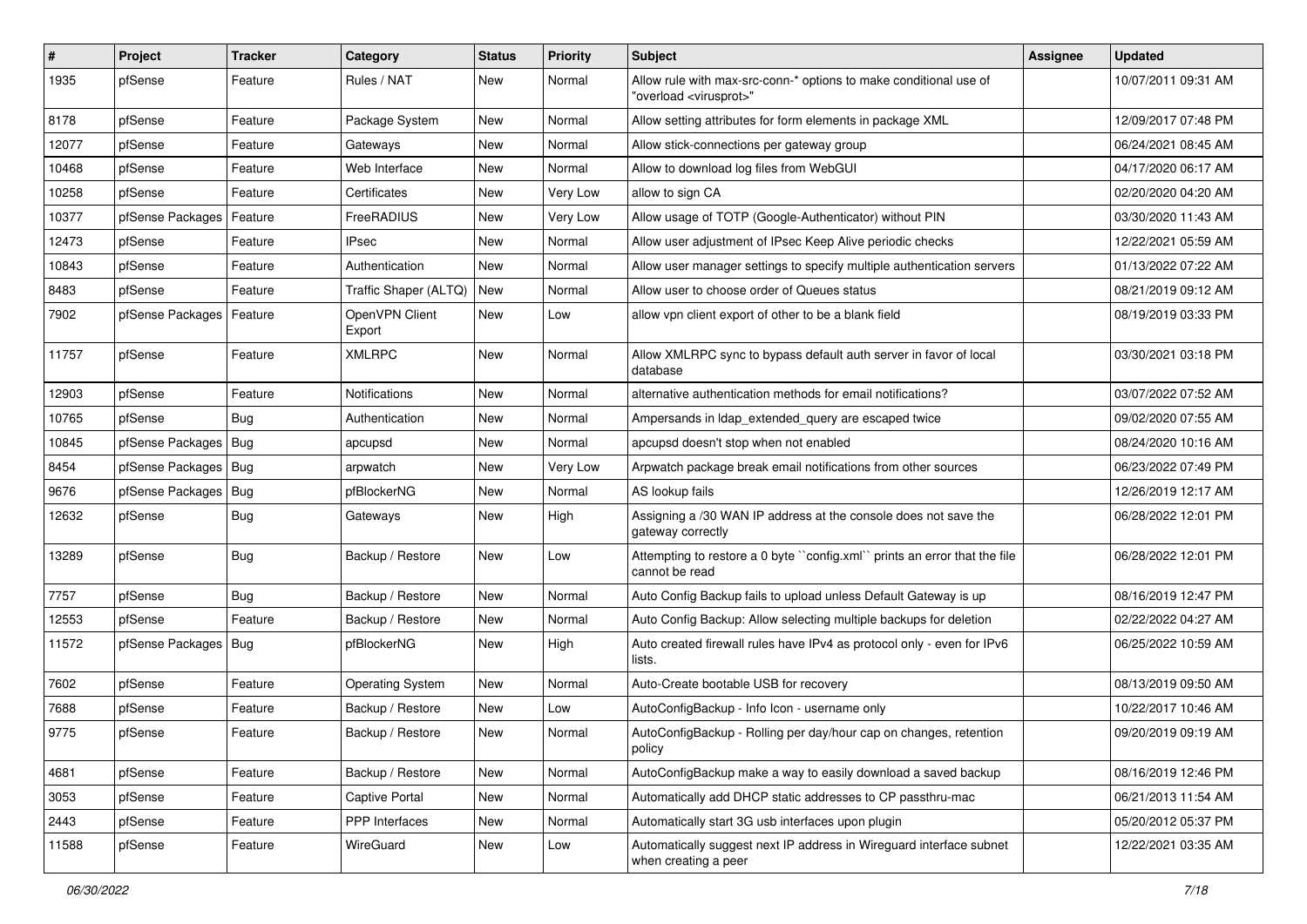| $\vert$ # | Project                | <b>Tracker</b> | Category               | <b>Status</b> | Priority | Subject                                                                                                                 | <b>Assignee</b> | <b>Updated</b>      |
|-----------|------------------------|----------------|------------------------|---------------|----------|-------------------------------------------------------------------------------------------------------------------------|-----------------|---------------------|
| 5735      | pfSense                | Feature        | Aliases / Tables       | New           | Very Low | Automaticaly add DHCP leases to alias list or make it readable in<br>selected fields                                    |                 | 08/21/2019 11:01 AM |
| 6390      | pfSense                | Todo           | Dashboard              | New           | Low      | Autoscale from Traffic Graph not correct size (big graphs)                                                              |                 | 05/23/2016 01:38 PM |
| 9495      | pfSense Packages   Bug |                | AWS VPC                | New           | Normal   | AWS VPC VPN wizard produces incorrect config (SHA256 should be<br>SHA1)                                                 |                 | 08/19/2019 02:45 PM |
| 9497      | pfSense Packages       | Bug            | AWS VPC                | <b>New</b>    | Normal   | AWS VPN Wizard: WebGUI times out.                                                                                       |                 | 11/13/2019 10:07 AM |
| 10000     | pfSense                | <b>Bug</b>     | Dynamic DNS            | New           | Normal   | Azure Dynamic DNS A and AAAA Records for Apex Zone                                                                      |                 | 03/31/2020 09:03 AM |
| 13187     | pfSense                | Documentation  | Upgrade                | <b>New</b>    | Normal   | Azure Frequently asked questions                                                                                        |                 | 05/20/2022 06:52 AM |
| 6608      | pfSense                | Feature        | Backup / Restore       | New           | Low      | backup and restore dhcp                                                                                                 |                 | 07/13/2016 04:09 PM |
| 11110     | pfSense                | Bug            | Backup / Restore       | <b>New</b>    | Normal   | Backup file should be checked before restoring a specific area                                                          |                 | 12/05/2020 02:50 PM |
| 286       | pfSense                | Feature        | Backup / Restore       | New           | Normal   | Backup/restore users individually                                                                                       |                 | 01/09/2021 03:48 PM |
| 12504     | pfSense                | Bug            | Interfaces             | New           | Normal   | BCM57412 NetXtreme-E 10Gb RDMA Ethernet controller issue                                                                |                 | 11/05/2021 04:51 AM |
| 13256     | pfSense                | Feature        | DHCP (IPv4)            | New           | Normal   | Better handling of duplicate IPs in static DHCP assignments                                                             |                 | 06/11/2022 04:51 PM |
| 11563     | pfSense Packages       | Bug            | <b>BIND</b>            | New           | High     | BIND GUI writes TXT records > 255 characters                                                                            |                 | 02/27/2021 07:11 AM |
| 11634     | pfSense Packages       | Regression     | <b>BIND</b>            | New           | Normal   | bind hangs when pfsense is reconnecting as an openvpn client to a<br>TUN openypn server                                 |                 | 03/14/2021 07:23 AM |
| 8197      | pfSense Packages       | Bug            | <b>BIND</b>            | <b>New</b>    | Normal   | BIND UI fails to properly update zone with inline DNSSEC signing<br>enabled                                             |                 | 02/18/2019 05:23 PM |
| 11074     | pfSense Packages   Bug |                | <b>BIND</b>            | New           | Low      | bind Zone Settings Zones, Save button opens "Confirmation required<br>to save changes"                                  |                 | 11/16/2020 11:08 AM |
| 10472     | pfSense Packages       | Feature        | Suricata               | <b>New</b>    | Low      | Blocked host alert table break out by timestamp and type to allow<br>sorting by date                                    |                 | 04/17/2020 12:46 PM |
| 11742     | pfSense Packages   Bug |                | Suricata               | New           | Normal   | Blocking / Unblocking is not working correctly.                                                                         |                 | 09/01/2021 11:08 AM |
| 7182      | pfSense                | Feature        | Dashboard              | <b>New</b>    | Normal   | Break up System Widget on the Dashboard                                                                                 |                 | 08/21/2019 08:59 AM |
| 11139     | pfSense                | Documentation  | Interfaces             | New           | Normal   | Bridges and VLANs                                                                                                       |                 | 12/07/2020 12:32 PM |
| 11890     | pfSense Packages       | Feature        | New Package<br>Request | <b>New</b>    | Normal   | Browser-based "clientless" VPN                                                                                          |                 | 05/05/2021 07:26 AM |
| 11925     | pfSense                | Bug            | <b>OpenVPN</b>         | New           | Normal   | Calling-Station-Id always set to WAN IP                                                                                 |                 | 05/14/2021 09:27 AM |
| 4707      | pfSense                | Feature        | Rules / NAT            | <b>New</b>    | Normal   | Can't override block port 0 rules in filter.inc                                                                         |                 | 08/13/2019 12:53 PM |
| 1620      | pfSense Packages   Bug |                | Squid                  | New           | Normal   | Can't use transparent proxy when using bridge.                                                                          |                 | 10/07/2021 04:19 AM |
| 12542     | pfSense                | Bug            | Virtual IP Addresses   | New           | Normal   | Cannot assign a same IPv6 Link-Local address to different interfaces                                                    |                 | 11/25/2021 01:41 AM |
| 8263      | pfSense                | Bug            | Traffic Shaper (ALTQ)  | New           | Normal   | Cannot create a nonlinear `Link Share` service curve because of: "the<br>sum of the child bandwidth higher than parent" |                 | 11/05/2020 07:31 AM |
| 8614      | pfSense                | Bug            | DHCP (IPv4)            | New           | Normal   | Cannot remove Additional BOOTP/DHCP Options                                                                             |                 | 08/21/2019 09:15 AM |
| 12737     | pfSense                | Bug            | Certificates           | New           | Normal   | CApath is not defined by default in curl                                                                                |                 | 06/28/2022 12:01 PM |
| 7403      | pfSense Packages   Bug |                | FreeRADIUS             | New           | Normal   | Captive Portal + freeradius2 + MySQL problems with German Umlaut                                                        |                 | 03/17/2017 09:12 AM |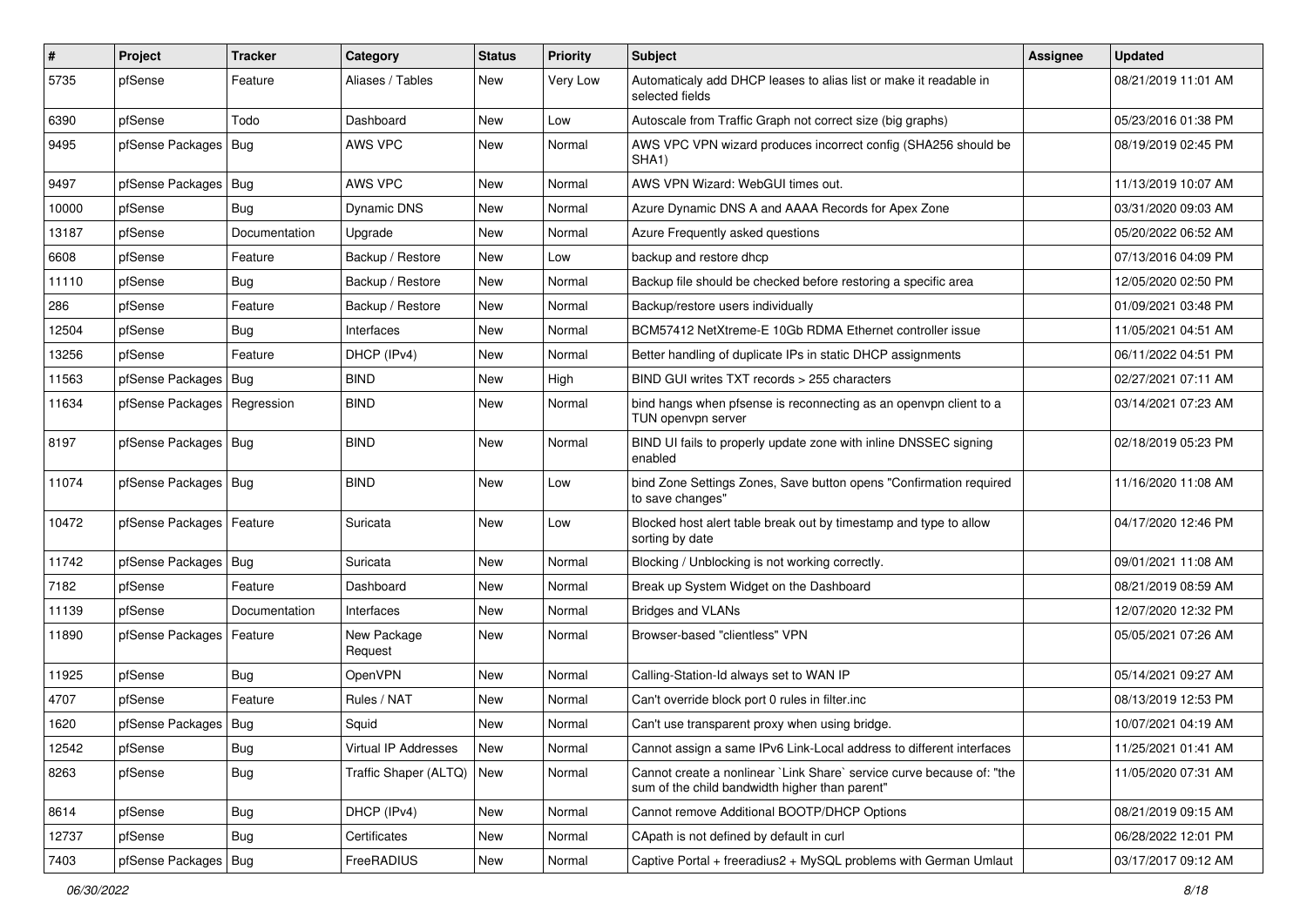| $\vert$ # | Project                | <b>Tracker</b> | Category              | <b>Status</b> | <b>Priority</b> | Subject                                                                                                         | <b>Assignee</b> | <b>Updated</b>      |
|-----------|------------------------|----------------|-----------------------|---------------|-----------------|-----------------------------------------------------------------------------------------------------------------|-----------------|---------------------|
| 11189     | pfSense                | Feature        | Captive Portal        | New           | Normal          | Captive Portal - Tarpit option                                                                                  |                 | 12/23/2020 06:44 PM |
| 7608      | pfSense Packages       | Feature        | FreeRADIUS            | New           | Very Low        | Captive Portal amount of traffic Account + Free Radius+Mysql                                                    |                 | 05/28/2017 09:08 AM |
| 9012      | pfSense Packages       | Bug            | Squid                 | New           | Very Low        | Captive Portal authentication in Squid Proxy Server does not work                                               |                 | 10/12/2019 05:06 AM |
| 2963      | pfSense                | Feature        | <b>Captive Portal</b> | <b>New</b>    | Normal          | Captive Portal MAC authentication request                                                                       |                 | 08/22/2017 09:09 PM |
| 9627      | pfSense                | Feature        | Captive Portal        | New           | Normal          | Captive Portal only shows authenticated users                                                                   |                 | 08/14/2019 02:48 PM |
| 12357     | pfSense                | Bug            | Captive Portal        | New           | Normal          | Captive Portal popup Logout button loads full login page in popup<br>when clicked                               |                 | 10/27/2021 12:10 PM |
| 4724      | pfSense                | Feature        | Captive Portal        | New           | Low             | Captive Portal Status Add Client Hostname                                                                       |                 | 05/22/2015 08:38 AM |
| 2573      | pfSense                | Feature        | Captive Portal        | New           | Normal          | Captive Portal support of RADIUS POD (Packet of Disconnect)                                                     |                 | 10/17/2016 03:14 AM |
| 2025      | pfSense                | Feature        | Captive Portal        | New           | Normal          | Captive Portal: Easy accessible Logout page instead of Logout pop-up<br>window                                  |                 | 02/06/2016 04:59 AM |
| 2545      | pfSense                | Feature        | Captive Portal        | New           | Low             | CaptivePortal: Custom "Re-authenticate every x minutes"                                                         |                 | 07/08/2012 05:21 PM |
| 13222     | pfSense                | <b>Bug</b>     | UPnP/NAT-PMP          | New           | Normal          | CARP IP does not listen for NAT-PMP packets                                                                     |                 | 05/26/2022 02:28 PM |
| 12581     | pfSense                | Regression     | DHCP (IPv6)           | New           | Normal          | CARP IPv6 assigned address does not get advertised to endpoints<br>with RADV                                    |                 | 12/16/2021 02:34 PM |
| 5567      | pfSense                | Feature        | Dashboard             | New           | Low             | CARP status widget does not update in real time                                                                 |                 | 08/20/2019 03:33 PM |
| 12382     | pfSense                | Regression     | OpenVPN               | New           | Normal          | Certificate Depth checking creates OpenVPN micro-outages every<br>time a user authenticates after 2.5.2 upgrade |                 | 01/17/2022 04:17 AM |
| 11203     | pfSense                | Bug            | Certificates          | New           | Normal          | certificate manager very slow                                                                                   |                 | 12/31/2020 11:57 AM |
| 13305     | pfSense                | Feature        | Certificates          | New           | Normal          | Certificate Revocation page should show expiration date                                                         |                 | 06/27/2022 10:26 AM |
| 10729     | pfSense                | <b>Bug</b>     | Package System        | New           | Normal          | Certificate verification failed for pkg.freebsd.org                                                             |                 | 07/05/2020 01:12 AM |
| 13294     | pfSense                | Feature        | Gateways              | New           | Low             | Change gateway name                                                                                             |                 | 06/22/2022 06:07 PM |
| 13110     | pfSense                | Bug            | CARP                  | New           | Very Low        | changing CARP VIP address does not update outbound NAT interface<br>IP                                          |                 | 05/03/2022 02:52 PM |
| 11169     | pfSense                | Feature        | Interfaces            | New           | Very Low        | Changing interface index order                                                                                  |                 | 12/17/2020 05:44 AM |
| 12183     | pfSense                | Regression     | Interfaces            | New           | Low             | Changing MAC address for PPP parent interface stopped working                                                   |                 | 04/20/2022 04:16 PM |
| 12539     | pfSense                | <b>Bug</b>     | Interfaces            | New           | Low             | Changing VLAN ID for LAN interface in assignments silently fails.                                               |                 | 11/23/2021 04:12 AM |
| 5786      | pfSense                | <b>Bug</b>     | Web Interface         | New           | Normal          | Check WebConfigurator port for conflicts                                                                        |                 | 04/21/2022 12:39 PM |
| 10645     | pfSense                | Feature        | Package System        | New           | Very Low        | Choosing active repo after restoring config but before starting pkgs<br>auto-installing                         |                 | 09/22/2020 01:04 PM |
| 11625     | pfSense                | Feature        | <b>OpenVPN</b>        | New           | Normal          | Cisco-AVPair aliases support                                                                                    |                 | 03/05/2021 12:35 AM |
| 13137     | pfSense Packages       | Feature        | pfBlockerNG           | New           | Normal          | ckuethe/doh-blocklist.txt add to DoH feeds                                                                      |                 | 05/07/2022 02:39 AM |
| 13073     | pfSense Packages   Bug |                | Squid                 | New           | Normal          | ClamAV - clamd dies with high CPU load and thus the C-ICAP of<br>squid-reverse proxy causes http:500 errors     |                 | 04/19/2022 05:38 AM |
| 12922     | pfSense                | <b>Bug</b>     | DHCP (IPv4)           | New           | Normal          | Classless static routes received on DHCP WAN can override chosen<br>default gateway                             |                 | 03/28/2022 10:08 AM |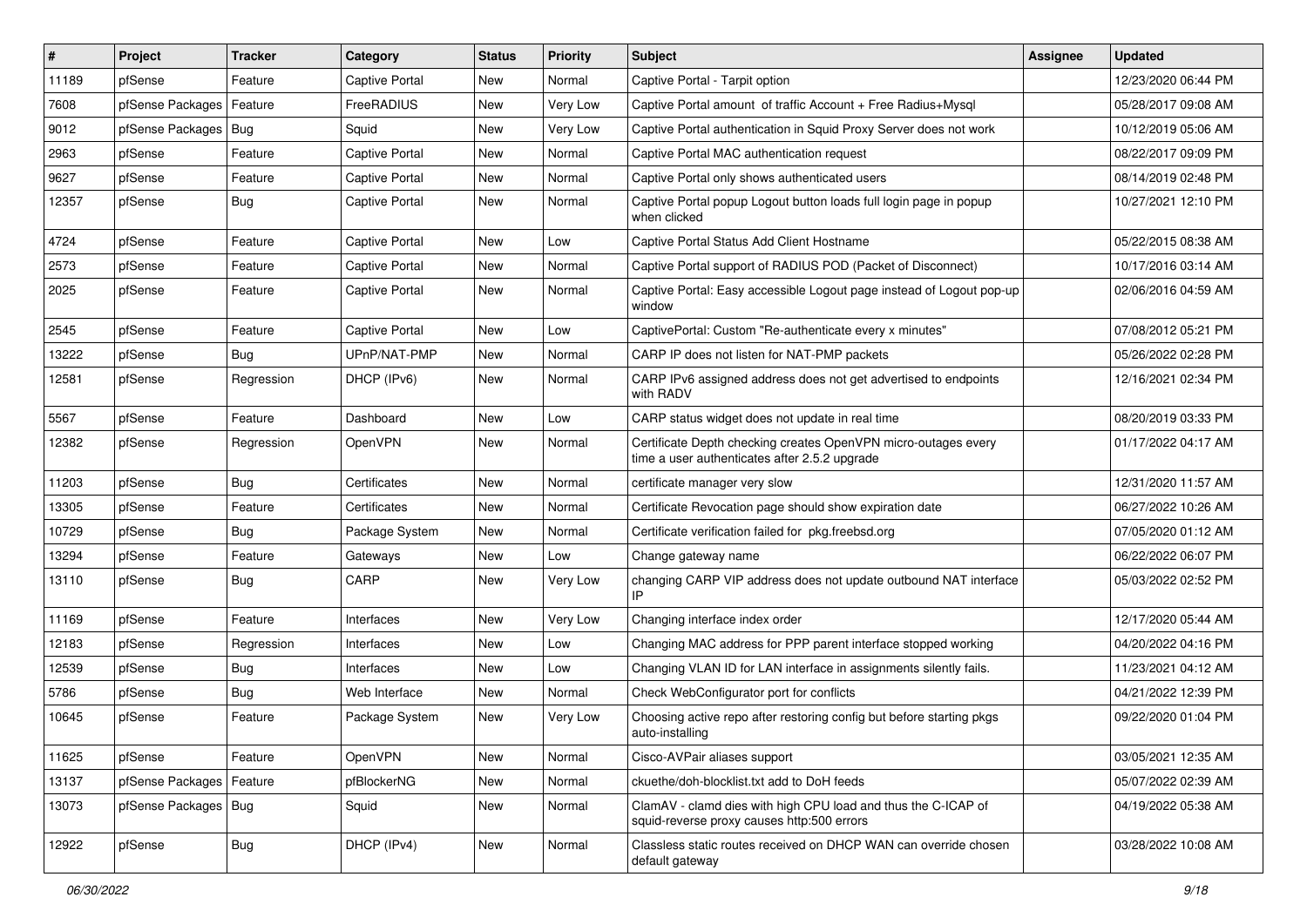| $\vert$ # | Project                    | <b>Tracker</b> | Category                     | <b>Status</b> | <b>Priority</b> | Subject                                                                          | Assignee | <b>Updated</b>      |
|-----------|----------------------------|----------------|------------------------------|---------------|-----------------|----------------------------------------------------------------------------------|----------|---------------------|
| 11363     | pfSense                    | Bug            | Installer                    | New           | Normal          | Clean Install 2.5.0 fails due to hardware incompability                          |          | 02/04/2021 11:06 AM |
| 8694      | pfSense                    | Feature        | Authentication               | New           | Very Low        | Client CA Auth for PFSense WebGui                                                |          | 08/21/2019 09:25 AM |
| 12188     | pfSense Packages   Bug     |                | OpenVPN Client<br>Export     | <b>New</b>    | Normal          | client export breaks multi remote configurations                                 |          | 10/02/2021 05:58 PM |
| 6470      | pfSense Packages   Feature |                | New Package<br>Request       | New           | Normal          | CloudFlare Integration Module                                                    |          | 08/13/2019 01:23 PM |
| 7988      | pfSense                    | Feature        | Web Interface                | New           | Normal          | Compact Theme based on Compact-RED with the default theme<br>colors.             |          | 10/23/2017 05:34 AM |
| 6602      | pfSense                    | Feature        | User Manager /<br>Privileges | <b>New</b>    | Normal          | Config writes denied via "deny config write" permission should notify<br>as such |          | 08/20/2019 03:43 PM |
| 12214     | pfSense Docs               | Todo           | General                      | <b>New</b>    | Low             | Connect to WebGui.                                                               |          | 08/05/2021 04:39 AM |
| 8279      | pfSense Packages           | Feature        | pfBlockerNG                  | New           | Normal          | Consider adding a new option to the Rule Order                                   |          | 08/20/2019 09:00 AM |
| 11270     | pfSense                    | Feature        | <b>VPN (Multiple Types)</b>  | <b>New</b>    | Low             | Consider integrating Nebula mesh VPN                                             |          | 01/20/2021 03:34 PM |
| 6022      | pfSense Packages   Feature |                | New Package<br>Request       | New           | Normal          | Consider MLVPN for bonded VPN                                                    |          | 01/30/2021 05:24 PM |
| 6960      | pfSense                    | Feature        | DHCP (IPv4)                  | New           | Normal          | Consider replacing ISC DHCP server with KEA DHCP                                 |          | 09/24/2020 01:59 PM |
| 10404     | pfSense                    | Feature        | <b>NTPD</b>                  | New           | Normal          | Consider using chrony for NTP services                                           |          | 11/23/2021 06:59 PM |
| 12850     | pfSense                    | Bug            | Routing                      | New           | Low             | Console error during boot: "route: route has not been found"                     |          | 02/22/2022 08:27 AM |
| 9149      | pfSense                    | Bug            | Package System               | <b>New</b>    | Low             | Continued issues with /tmp and /var in RAM on 2.4                                |          | 11/24/2018 11:56 AM |
| 10530     | pfSense                    | Bug            | Upgrade                      | New           | Normal          | Convert config version to be based on product version                            |          | 04/21/2022 12:39 PM |
| 11268     | pfSense                    | <b>Bug</b>     | Web Interface                | <b>New</b>    | Normal          | Cookie named 'id' prevents Edit form fields being set properly                   |          | 09/03/2021 06:16 AM |
| 12467     | pfSense                    | <b>Bug</b>     | Captive Portal               | New           | Normal          | CP error on client disconnect after reboot                                       |          | 10/17/2021 05:35 AM |
| 6215      | pfSense                    | Feature        | Web Interface                | New           | Normal          | Create consistent UI for admin access security                                   |          | 04/20/2016 03:05 PM |
| 12804     | pfSense Docs               | New Content    | General                      | <b>New</b>    | Very Low        | Create Slack documentation                                                       |          | 02/15/2022 04:59 PM |
| 4472      | pfSense                    | Feature        | Build / Release              | New           | Normal          | Cryptographically sign every (sub-)release                                       |          | 08/13/2019 12:53 PM |
| 6803      | pfSense                    | Bug            | Web Interface                | <b>New</b>    | Normal          | CSRF timeout occurs when it (probably) shouldn't                                 |          | 11/03/2016 09:43 PM |
| 7943      | pfSense                    | Bug            | Web Interface                | New           | Normal          | CSS Overflow Fix for Drop Down Menus in webConfigurator                          |          | 11/21/2020 02:54 PM |
| 5619      | pfSense                    | Feature        | <b>Operating System</b>      | New           | Normal          | Curl with ARES support                                                           |          | 08/13/2019 02:56 PM |
| 11573     | pfSense Packages   Feature |                | New Package<br>Request       | New           | Normal          | <b>Custom Commands</b>                                                           |          | 03/16/2021 07:28 PM |
| 13200     | pfSense Packages   Feature |                | pfBlockerNG                  | New           | Normal          | Custom DNS Servers for Alert settings                                            |          | 05/23/2022 06:16 AM |
| 13044     | pfSense Packages   Feature |                | Mail report                  | New           | Normal          | Customized reporting                                                             |          | 04/11/2022 09:22 AM |
| 13198     | pfSense Packages   Feature |                | pfBlockerNG                  | New           | Normal          | Dark Theme Styling issues - Alerts White bar                                     |          | 05/23/2022 06:05 AM |
| 9677      | pfSense                    | <b>Bug</b>     | Dashboard                    | New           | Normal          | Dashboard hangs when widget needs data from a remote host which<br>is down       |          | 08/13/2019 09:15 AM |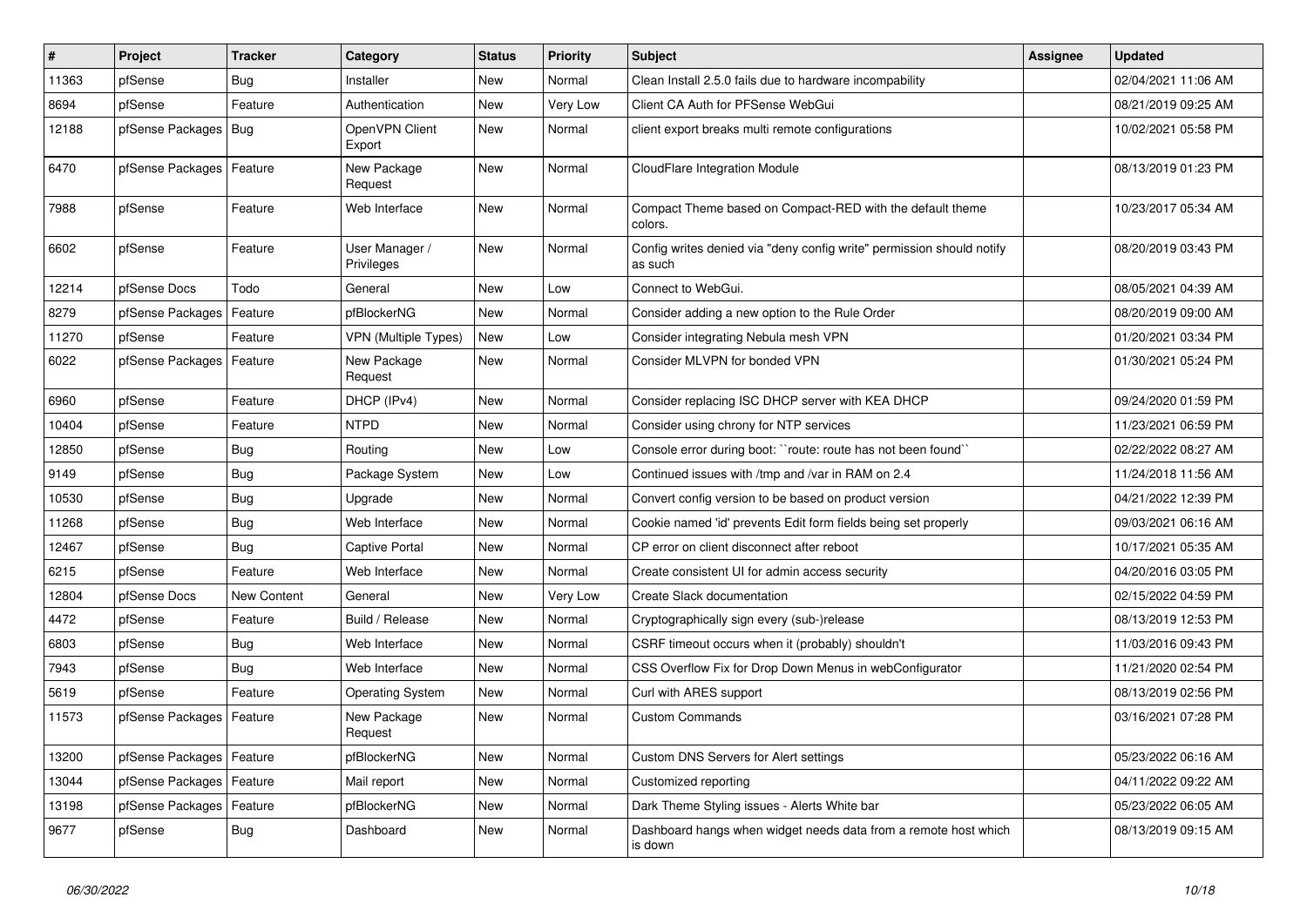| $\sharp$ | Project          | <b>Tracker</b> | Category               | <b>Status</b> | <b>Priority</b> | <b>Subject</b>                                                                                  | <b>Assignee</b> | <b>Updated</b>      |
|----------|------------------|----------------|------------------------|---------------|-----------------|-------------------------------------------------------------------------------------------------|-----------------|---------------------|
| 10601    | pfSense Packages | Bug            | Status Monitoring      | <b>New</b>    | Normal          | Dashboard->Traffic Graphs Scale is capped for outbound                                          |                 | 05/29/2020 10:13 AM |
| 8406     | pfSense          | Bug            | Dynamic DNS            | <b>New</b>    | Normal          | DDNS IPV6 Cloudflare Client does not detect PPOE address                                        |                 | 03/31/2018 11:56 AM |
| 3534     | pfSense          | Feature        | DHCP (IPv4)            | New           | Normal          | DDNS using arbitrary zone primary                                                               |                 | 07/08/2014 11:40 AM |
| 11177    | pfSense          | Bug            | Dynamic DNS            | <b>New</b>    | Normal          | DDNSv6 not using Check IP Services                                                              |                 | 12/21/2020 05:02 AM |
| 13159    | pfSense          | Todo           | Web Interface          | <b>New</b>    | Very Low        | Decrease distance between img-buttons in webGUI to eliminate<br>mistake entry                   |                 | 05/14/2022 06:52 AM |
| 10160    | pfSense Packages | Feature        | New Package<br>Request | <b>New</b>    | Normal          | Dedicated Maxmind GeoIP package including license registration                                  |                 | 01/03/2020 10:31 PM |
| 13195    | pfSense Packages | Feature        | pfBlockerNG            | New           | Normal          | Dedicated website for Feed mangement - Community Driven                                         |                 | 05/23/2022 05:22 AM |
| 10144    | pfSense          | Feature        | Web Interface          | New           | Low             | Default Sort Order, DHCP Leases                                                                 |                 | 12/31/2019 06:47 PM |
| 12509    | pfSense          | Bug            | <b>OpenVPN</b>         | <b>New</b>    | Normal          | Deffered authentication does not work with auth-gen-token<br>external-auth or pusk "auth-token" |                 | 11/08/2021 04:01 AM |
| 8836     | pfSense Packages | Feature        | FreeRADIUS             | New           | Normal          | Define Idap group vlan assignment in users file                                                 |                 | 08/26/2018 07:53 AM |
| 13322    | pfSense          | Feature        | Diagnostics            | New           | Low             | Define Packet Capture Protocol                                                                  |                 | 06/30/2022 06:45 AM |
| 12451    | pfSense          | <b>Bug</b>     | Virtual IP Addresses   | New           | Normal          | deleteVIP() does not check RFC2136 Update Source                                                |                 | 10/13/2021 10:06 AM |
| 13263    | pfSense          | Bug            | DHCP (IPv4)            | New           | Low             | Deleting a static DHCP entry when the related IP is not in the arp table<br>spams the log       |                 | 06/10/2022 11:18 AM |
| 10822    | pfSense          | Bug            | DHCP (IPv6)            | New           | Normal          | Deprecated IPv6 prefix won't be announced as deprecated to clients                              |                 | 08/10/2020 09:23 AM |
| 11092    | pfSense Packages | Feature        | pfBlockerNG            | <b>New</b>    | Normal          | Detecting DNS tunneling                                                                         |                 | 11/21/2020 04:53 AM |
| 13273    | pfSense          | Bug            | DHCP (IPv4)            | New           | Normal          | dholient can use conflicting recorded leases                                                    |                 | 06/14/2022 11:07 AM |
| 6845     | pfSense          | Feature        | Interfaces             | <b>New</b>    | Normal          | DHCP / DHCPv6 WAN client status page                                                            |                 | 08/19/2019 12:37 PM |
| 8526     | pfSense          | Bug            | Interfaces             | New           | Normal          | DHCP client ignores server replies when 802.1q tagging is used                                  |                 | 08/14/2019 10:52 AM |
| 13279    | pfSense          | Bug            | Interfaces             | New           | Normal          | DHCP config override affects Gateway installation.                                              |                 | 06/17/2022 07:25 AM |
| 10345    | pfSense          | Feature        | DHCP (IPv4)            | New           | Normal          | DHCP lease distinction between online and offline                                               |                 | 03/16/2020 07:56 AM |
| 10250    | pfSense          | Feature        | DHCP (IPv4)            | <b>New</b>    | Very Low        | DHCP lease view by interface                                                                    |                 | 02/11/2020 07:47 AM |
| 10280    | pfSense          | Feature        | Dashboard              | <b>New</b>    | Low             | <b>DHCP Leases widget</b>                                                                       |                 | 11/07/2020 09:18 PM |
| 12067    | pfSense          | Bug            | DHCP (IPv4)            | New           | Very Low        | <b>DHCP Monitoring Statistics Error</b>                                                         |                 | 06/21/2021 08:39 AM |
| 7329     | pfSense          | Bug            | <b>DNS Forwarder</b>   | New           | Low             | <b>DHCP Not Updating DNS</b>                                                                    |                 | 01/21/2022 09:16 PM |
| 8879     | pfSense          | Feature        | DHCP (IPv4)            | <b>New</b>    | Very Low        | DHCP options ADD force options                                                                  |                 | 09/07/2018 09:14 AM |
| 4680     | pfSense          | Bug            | <b>DHCP Relay</b>      | New           | Normal          | DHCP relay does not work with DHCP server on other end of<br>OpenVPN tunnel                     |                 | 05/05/2015 06:55 PM |
| 12508    | pfSense          | Bug            | <b>DHCP Relay</b>      | New           | Normal          | DHCP Relay over VPN                                                                             |                 | 11/06/2021 11:25 AM |
| 11149    | pfSense          | <b>Bug</b>     | <b>DHCP Relay</b>      | New           | Normal          | DHCP relay won't start with DHCP server behind gateway                                          |                 | 03/22/2021 05:13 AM |
| 11004    | pfSense          | Feature        | DHCP (IPv4)            | New           | Low             | DHCP reservations with no IP address show entries in DHCP leases                                |                 | 10/26/2020 07:22 AM |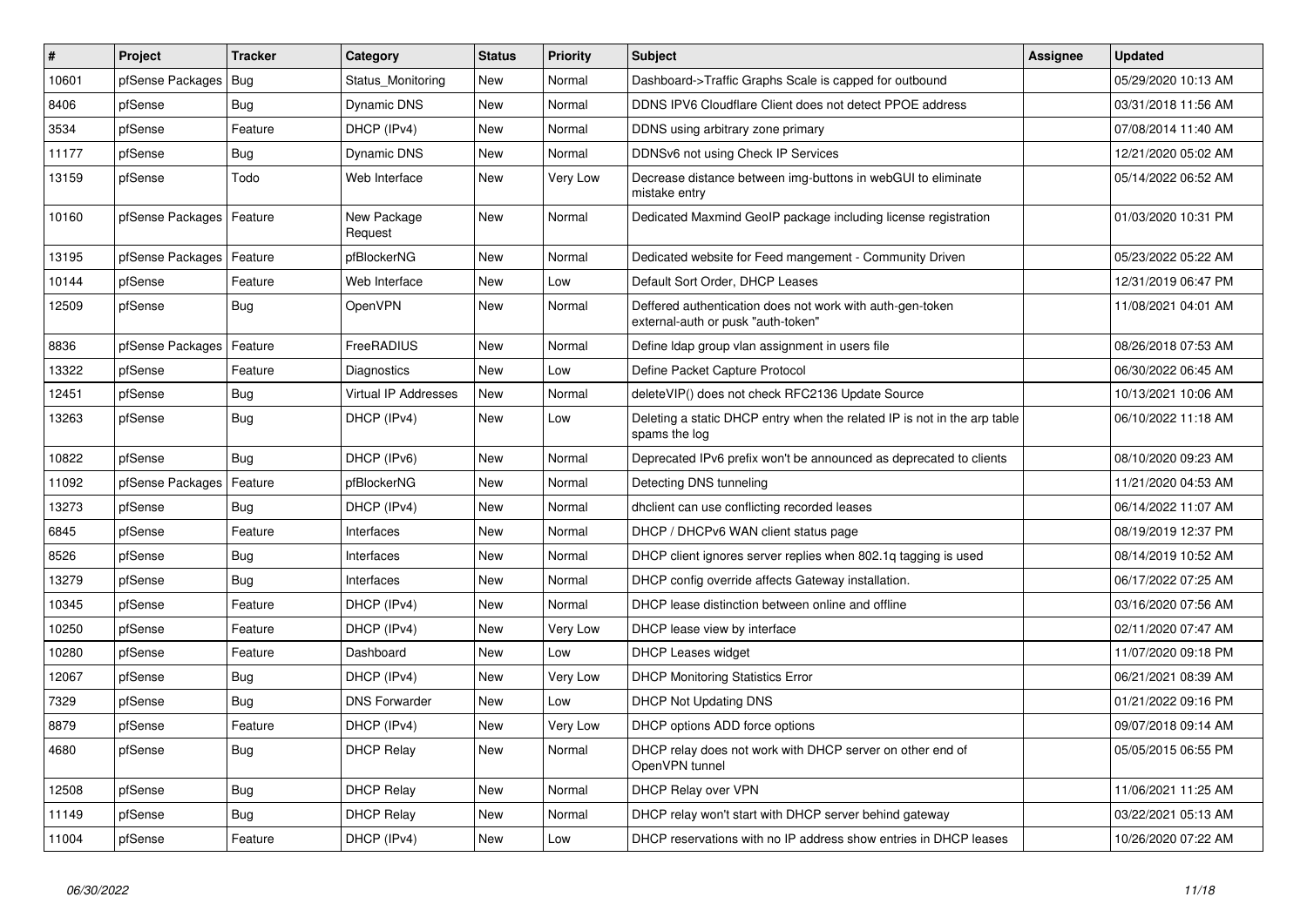| #     | Project                | <b>Tracker</b> | Category                            | <b>Status</b> | <b>Priority</b> | Subject                                                                                   | <b>Assignee</b> | <b>Updated</b>      |
|-------|------------------------|----------------|-------------------------------------|---------------|-----------------|-------------------------------------------------------------------------------------------|-----------------|---------------------|
| 3404  | pfSense                | <b>Bug</b>     | DHCP (IPv4)                         | New           | Normal          | DHCP Server Fails to Start on Interfaces that are Slow to Come<br>Online During Boot      |                 | 02/11/2014 05:09 PM |
| 8173  | pfSense                | Feature        | Interfaces                          | <b>New</b>    | Normal          | dhcp6c - RAW Options                                                                      |                 | 05/29/2022 05:34 PM |
| 6691  | pfSense                | Bug            | DHCP (IPv6)                         | New           | Normal          | dhcp6c quits after only two tries if no response was received                             |                 | 12/07/2020 04:25 PM |
| 13237 | pfSense                | Bug            | DHCP (IPv6)                         | <b>New</b>    | Normal          | dhcp6c script cannot be executed safely                                                   |                 | 06/01/2022 11:20 AM |
| 2983  | pfSense                | Feature        | DHCP (IPv4)                         | New           | Normal          | DHCPD: Add vendor-class-identifier and MAC-OIDs                                           |                 | 05/29/2020 09:24 PM |
| 6051  | pfSense                | Bug            | DHCP (IPv6)                         | New           | Normal          | DHCPv6 Client Failure for additional WAN Address causes<br>2-seconds-service-restart-loop |                 | 12/03/2020 01:08 AM |
| 10715 | pfSense                | Bug            | <b>DHCP Relav</b>                   | <b>New</b>    | Normal          | DHCPv6 relay always uses the "first" IPv6 address of an interface                         |                 | 06/29/2020 05:01 AM |
| 5950  | pfSense                | Feature        | DHCP (IPv6)                         | New           | Normal          | DHCPv6 Server support for PD of PD-obtained networks                                      |                 | 03/04/2016 03:04 AM |
| 12602 | pfSense                | Feature        | <b>Dynamic DNS</b>                  | New           | Normal          | DHCPv6 should allow DDNS Client updates for hosts                                         |                 | 12/15/2021 11:00 AM |
| 8435  | pfSense                | Bug            | Interfaces                          | New           | Normal          | DHCPv6 unusable in certain circumstances (US AT&T Fiber, etc.)                            |                 | 08/14/2019 10:52 AM |
| 1883  | pfSense                | Feature        | <b>Traffic Shaper</b><br>(Limiters) | New           | Normal          | Diag > Limiter Info presentation enhancement                                              |                 | 08/20/2019 03:46 PM |
| 12791 | pfSense Docs           | New Content    | Diagnostics                         | New           | Normal          | Diagnostic Information for Support (pfSense)                                              |                 | 02/13/2022 08:49 PM |
| 9343  | pfSense                | Bug            | DHCP (IPv4)                         | New           | Normal          | diag_arp.php times out with large DHCPD leases table                                      |                 | 08/14/2019 01:19 PM |
| 7590  | pfSense                | Bug            | Diagnostics                         | New           | Normal          | diag edit do not save when nothing to sae (in directory browse view)                      |                 | 05/20/2017 05:04 PM |
| 7589  | pfSense                | Bug            | <b>Diagnostics</b>                  | New           | Normal          | diag_edit.php old print_info_box                                                          |                 | 05/20/2017 05:02 PM |
| 8232  | pfSense Packages       | Feature        | haproxy                             | New           | Normal          | different ssl options based on the sni name                                               |                 | 01/30/2019 10:36 AM |
| 7476  | pfSense                | Bug            | Logging                             | New           | Normal          | Dirty buffer used to build log messages?                                                  |                 | 04/17/2017 09:51 PM |
| 10464 | pfSense                | Todo           | Upgrade                             | New           | Low             | Disallow package updates when a system update is available                                |                 | 04/21/2022 12:39 PM |
| 7314  | pfSense                | Bug            | <b>RRD Graphs</b>                   | New           | Low             | Discrepancy in ntp monitoring view                                                        |                 | 02/24/2017 08:37 PM |
| 6789  | pfSense Packages       | Feature        | Squid                               | New           | Normal          | disgest_ldap_auth                                                                         |                 | 08/13/2019 09:57 AM |
| 2367  | pfSense                | Bug            | Rules / NAT                         | <b>New</b>    | Normal          | display negate rules in firewall_rules.php and evaluate when added                        |                 | 05/07/2012 06:11 PM |
| 7441  | pfSense                | Feature        | DHCP (IPv4)                         | New           | Low             | Display start/end times for Static Mapping leases on DHCP<br>Leases/DHCPv6 Leases         |                 | 08/21/2019 10:48 AM |
| 13138 | pfSense Packages       | Feature        | pfBlockerNG                         | New           | Normal          | DNS over HTTPS/TLS Blocking should be removed from SafeSearch                             |                 | 05/07/2022 02:52 AM |
| 13254 | pfSense                | <b>Bug</b>     | <b>DNS Resolver</b>                 | New           | Normal          | DNS resolver does not update "unbound.conf" file during link down<br>events               |                 | 06/28/2022 12:01 PM |
| 6103  | pfSense                | Feature        | <b>DNS Resolver</b>                 | New           | Normal          | DNS Resolver Outgoing Interfaces should be able to use Gateway<br>Groups                  |                 | 10/21/2019 08:02 AM |
| 7453  | pfSense Packages   Bug |                | <b>ACME</b>                         | New           | Normal          | DNS-ovh need to save or display consumer key                                              |                 | 04/06/2017 10:54 AM |
| 11099 | pfSense Packages       | Feature        | pfBlockerNG                         | New           | Normal          | DNSBL blocking by schedule                                                                |                 | 11/25/2020 12:12 AM |
| 13236 | pfSense Docs           | Todo           | Products                            | New           | Normal          | Document link speed limitations with igc and ix on 6100/4100                              |                 | 05/31/2022 05:53 PM |
| 11147 | pfSense                | Bug            | Dynamic DNS                         | New           | Normal          | Domeneshop DynDNS IPv4 and IPv6                                                           |                 | 12/09/2020 11:47 PM |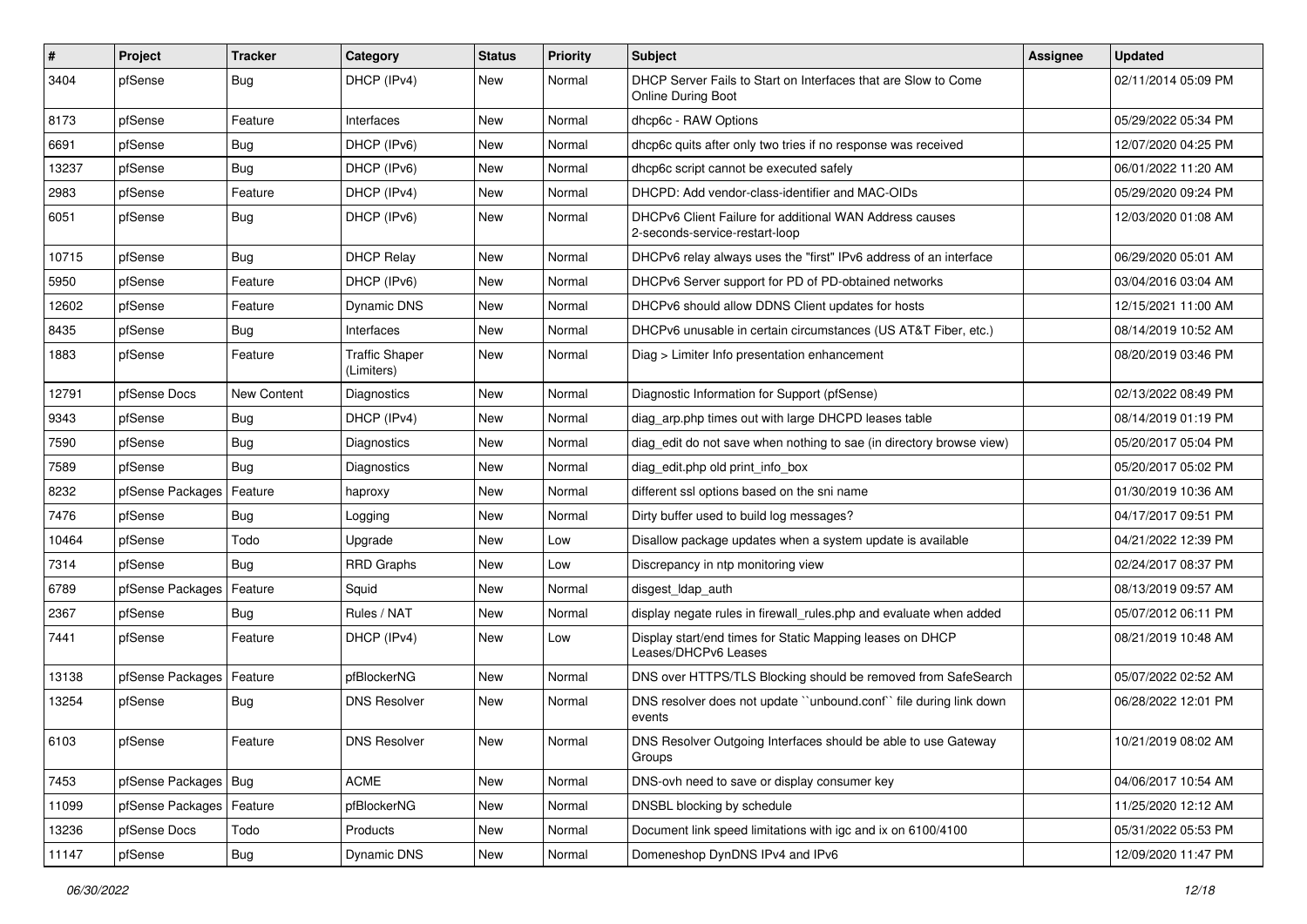| ∦     | Project                    | Tracker    | Category                 | <b>Status</b> | <b>Priority</b> | Subject                                                                                           | Assignee | <b>Updated</b>      |
|-------|----------------------------|------------|--------------------------|---------------|-----------------|---------------------------------------------------------------------------------------------------|----------|---------------------|
| 13267 | pfSense                    | <b>Bug</b> | OpenVPN                  | <b>New</b>    | Normal          | dpinger continues to run on OpenVPN gateway after OpenVPN<br>service is stopped.                  |          | 06/12/2022 02:49 PM |
| 7903  | pfSense Packages           | Feature    | New Package<br>Request   | New           | Normal          | Duo ssh package                                                                                   |          | 01/16/2021 12:44 AM |
| 12894 | pfSense Plus               | Bug        | Certificates             | <b>New</b>    | Low             | duplicating freshly created certificates through refreshing                                       |          | 03/03/2022 02:35 PM |
| 8432  | pfSense                    | <b>Bug</b> | Dynamic DNS              | New           | Normal          | Dynamic DNS Client gives an error that it can't find IPv6 address<br>when WAN interface is a LAGG |          | 09/17/2020 05:23 AM |
| 11084 | pfSense                    | Feature    | <b>Dynamic DNS</b>       | <b>New</b>    | Normal          | Dynamic DNS include option to specify virtual IP addresses                                        |          | 11/19/2020 01:26 PM |
| 7418  | pfSense                    | Feature    | Dynamic DNS              | New           | Normal          | Dynamic dns should be sorted interface name                                                       |          | 08/21/2019 08:58 AM |
| 7551  | pfSense                    | <b>Bug</b> | Rules / NAT              | <b>New</b>    | Normal          | Dynamic IPsec endpoints not added to rule set after WAN down/up                                   |          | 05/16/2017 02:26 PM |
| 986   | pfSense                    | Feature    | Web Interface            | New           | Normal          | Dynamic states view                                                                               |          | 02/06/2016 04:58 AM |
| 11963 | pfSense Packages   Feature |            | <b>FRR</b>               | New           | Normal          | Dynamically change OSPF interface costs on selected interfaces on<br>CARP event                   |          | 05/26/2021 04:13 AM |
| 12308 | pfSense Packages           | Feature    | New Package<br>Request   | <b>New</b>    | Normal          | Dynamicaly Update Firewall Aliases from OpenVPN LDAP Group<br>membership of the connected user    |          | 08/27/2021 12:51 AM |
| 7292  | pfSense                    | Feature    | Dynamic DNS              | <b>New</b>    | Normal          | DynamicDNS configuration does not sync to HA secondary                                            |          | 02/21/2017 04:56 PM |
| 9664  | pfSense                    | Bug        | <b>Dynamic DNS</b>       | New           | Normal          | DynDNS and Dual-wan problem with CloudFlare (works with No-Ip)                                    |          | 08/03/2019 10:00 AM |
| 9805  | pfSense                    | Bug        | <b>Dynamic DNS</b>       | <b>New</b>    | Normal          | dynDNS cloudflare multiple entries                                                                |          | 10/02/2019 04:51 PM |
| 8474  | pfSense                    | Feature    | <b>High Availability</b> | New           | Low             | Easier Conversion to HA Pair from Existing Non-HA Firewall                                        |          | 04/19/2018 11:52 PM |
| 7085  | pfSense                    | Feature    | Rules / NAT              | New           | Normal          | <b>Edit Firewall Rules Seperator</b>                                                              |          | 09/10/2017 09:15 AM |
| 3465  | pfSense                    | Bug        | Traffic Shaper (ALTQ)    | <b>New</b>    | Normal          | Editing Traffic Shaper queues causes status_queues.php error                                      |          | 02/19/2014 01:53 AM |
| 10467 | pfSense                    | Feature    | Notifications            | New           | Very Low        | Email alert functionality for system health                                                       |          | 05/21/2020 06:02 AM |
| 13224 | pfSense                    | Bug        | Notifications            | New           | Normal          | Email notification flood when UPS (NUT) and WAN send notifications                                |          | 05/27/2022 01:58 AM |
| 4128  | pfSense                    | Feature    | Notifications            | New           | Normal          | Email notification webgui configuration                                                           |          | 11/18/2021 12:48 PM |
| 10718 | pfSense                    | Feature    | Notifications            | <b>New</b>    | Normal          | Email notifications - add new field to enter a from: name                                         |          | 07/01/2020 09:08 AM |
| 11567 | pfSense Packages           | Feature    | Mail report              | <b>New</b>    | Normal          | Email report add a note filed request                                                             |          | 02/27/2021 03:44 PM |
| 8570  | pfSense                    | <b>Bug</b> | <b>XML Parser</b>        | <b>New</b>    | Normal          | Empty (dn)shaper config gets populated with newline                                               |          | 08/20/2019 02:45 PM |
| 6647  | pfSense                    | Todo       | Web Interface            | New           | Very Low        | <b>Enable Additional Security Headers</b>                                                         |          | 05/14/2021 01:09 AM |
| 3793  | pfSense                    | Feature    | Rules / NAT              | <b>New</b>    | Normal          | Enable external authentication support for rules                                                  |          | 08/05/2014 01:09 PM |
| 9704  | pfSense Packages   Feature |            | FreeRADIUS               | New           | Normal          | Enable filter_username                                                                            |          | 08/27/2019 12:07 PM |
| 13227 | pfSense                    | Feature    | <b>IPsec</b>             | New           | High            | Enable IPSec Virtual IP Pool assignment by Radius for Mobile Users -<br>SIMPLE FIX                |          | 05/27/2022 10:15 AM |
| 9544  | pfSense                    | Feature    | Routing                  | New           | Normal          | Enable RADIX_MPATH                                                                                |          | 04/21/2022 12:39 PM |
| 13219 | pfSense                    | Feature    | Captive Portal           | <b>New</b>    | Very Low        | Enable/Disable single voucher roll                                                                |          | 05/26/2022 08:14 AM |
| 8050  | pfSense                    | Bug        | Interfaces               | New           | High            | Enabling bridge while interfaces have link freezes console                                        |          | 11/03/2017 04:38 PM |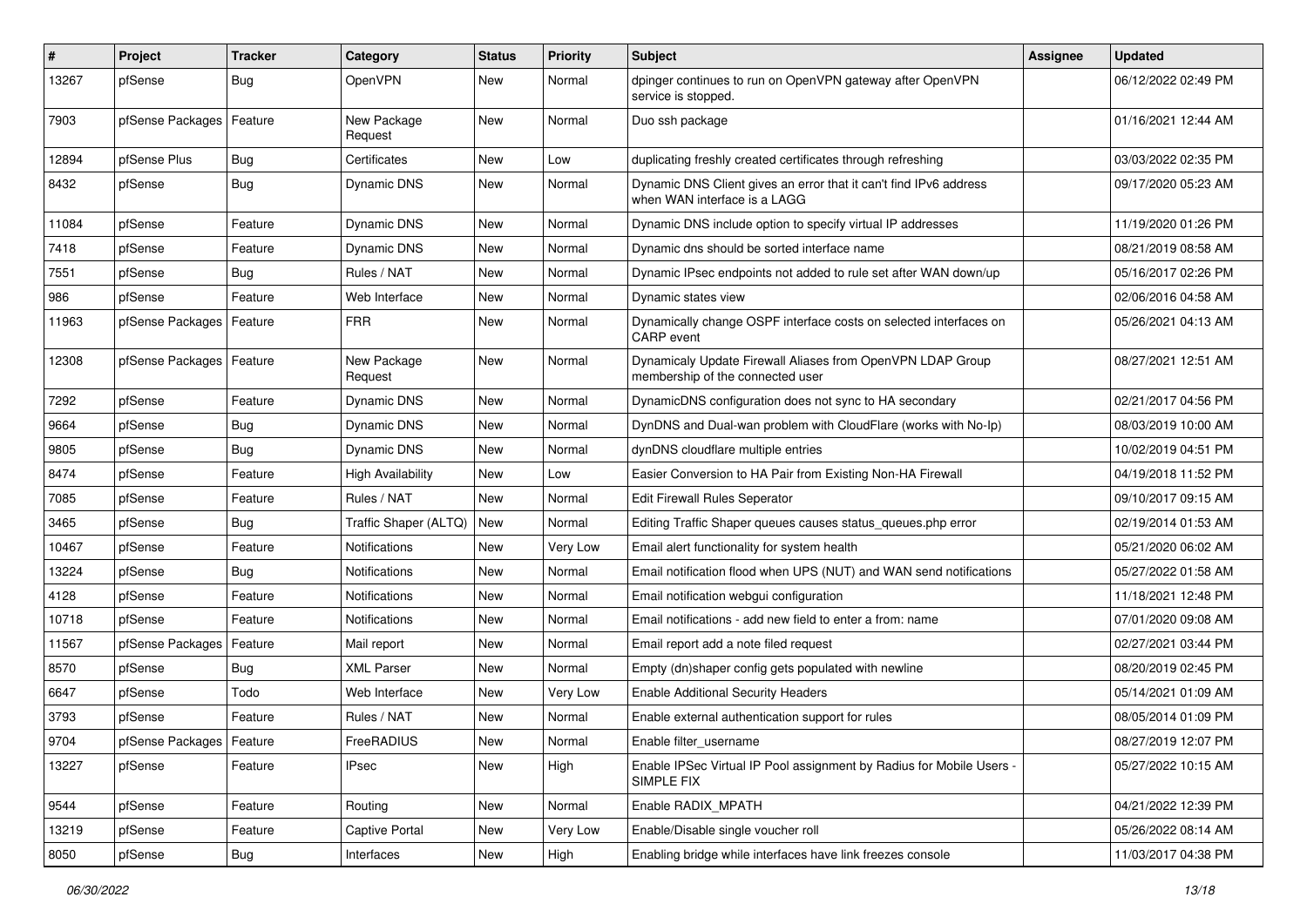| $\vert$ # | Project                    | <b>Tracker</b> | Category                 | <b>Status</b> | <b>Priority</b> | Subject                                                                                                                         | <b>Assignee</b> | <b>Updated</b>      |
|-----------|----------------------------|----------------|--------------------------|---------------|-----------------|---------------------------------------------------------------------------------------------------------------------------------|-----------------|---------------------|
| 11414     | pfSense Packages           | Bug            | pfBlockerNG              | New           | Normal          | Enabling feed "Public DNS4 all" breaks some Google services                                                                     |                 | 02/13/2021 02:46 AM |
| 13288     | pfSense                    | Bug            | Configuration<br>Backend | New           | Normal          | Encode FreeRADIUS Custom Options                                                                                                |                 | 06/20/2022 10:36 AM |
| 13287     | pfSense                    | Feature        | Configuration<br>Backend | New           | Normal          | Encode OpenVPN Custom Options                                                                                                   |                 | 06/20/2022 10:33 AM |
| 7977      | pfSense                    | Bug            | Translations             | New           | Normal          | English text shown in stead of translated text (Routing - Gateway<br>groups - edit)                                             |                 | 08/21/2019 11:28 AM |
| 13242     | pfSense                    | Feature        | Gateway Monitoring       | <b>New</b>    | Normal          | Enhancements to static route creation/deletion for dpinger monitor IPs                                                          |                 | 06/03/2022 11:20 AM |
| 13280     | pfSense                    | <b>Bug</b>     | <b>Unknown</b>           | <b>New</b>    | Normal          | Entries duplicated in /boot/loader.conf                                                                                         |                 | 06/19/2022 11:11 AM |
| 13068     | pfSense                    | Bug            | Aliases / Tables         | New           | Normal          | Error loading rules when URL Table IPs content is empty                                                                         |                 | 04/17/2022 09:07 PM |
| 8004      | pfSense                    | Bug            | <b>NAT Reflection</b>    | New           | Normal          | Error notice for a deleted NAT that had a RULE or an existing NAT<br>which is claimed to have no NAT port                       |                 | 10/24/2017 06:39 PM |
| 9690      | pfSense                    | Bug            | Interfaces               | <b>New</b>    | Normal          | Ethernet flow control should be disabled by default                                                                             |                 | 08/19/2019 06:45 PM |
| 9241      | pfSense                    | Bug            | Interfaces               | New           | Normal          | Ethernet link cycles up/down if "auto-negotiate" is explicitly selected in<br>interface configuration                           |                 | 12/31/2018 08:36 PM |
| 12848     | pfSense                    | Feature        | Dynamic DNS              | <b>New</b>    | Normal          | Evaluation of the DynDNS "Result Match" string                                                                                  |                 | 02/22/2022 02:01 AM |
| 11440     | pfSense                    | Feature        | Web Interface            | <b>New</b>    | Low             | Expand collapsed sections by clicking anywhere on header                                                                        |                 | 10/28/2021 01:35 PM |
| 8316      | pfSense                    | Feature        | Rules / NAT              | New           | Low             | expiration date when creating new rules                                                                                         |                 | 08/21/2019 09:11 AM |
| 2774      | pfSense                    | Feature        | DHCP (IPv4)              | <b>New</b>    | Normal          | Extend DHCP Pools code to allow using different subnets                                                                         |                 | 08/19/2019 10:27 AM |
| 12519     | pfSense                    | Bug            | Authentication           | New           | Normal          | Fail authentication using special character in password via the LDAP<br>connector                                               |                 | 11/12/2021 07:39 AM |
| 7956      | pfSense                    | Feature        | Web Interface            | New           | Normal          | Favicon able to match GUI colour setting?                                                                                       |                 | 10/17/2017 06:36 AM |
| 7449      | pfSense Packages   Feature |                | OpenVPN Client<br>Export | New           | Normal          | feature request for openvpn-client-export package, add the support for<br>openvpn up and down script, for mapping network drive |                 | 08/06/2019 05:06 PM |
| 11921     | pfSense                    | Feature        | <b>DNS Resolver</b>      | <b>New</b>    | Very Low        | Feature Request: Compile unbound with EDNS Client Subnet (ECS)<br>module (--enable-subnet)                                      |                 | 05/14/2021 07:29 AM |
| 13199     | pfSense Packages           | Feature        | pfBlockerNG              | <b>New</b>    | Normal          | Feed groups should not have the first listing in the group bar                                                                  |                 | 05/23/2022 06:03 AM |
| 12402     | pfSense Docs               | Todo           | Configuration            | New           | Normal          | Feedback on Configuration - Advanced Configuration Options -<br>Notifications                                                   |                 | 09/24/2021 12:46 AM |
| 12268     | pfSense Docs               | Todo           | <b>Firewall Rules</b>    | New           | Normal          | Feedback on Firewall - Aliases                                                                                                  |                 | 08/17/2021 12:55 AM |
| 12237     | pfSense Docs               | Todo           | Hardware                 | <b>New</b>    | Normal          | Feedback on Hardware - Hardware Tuning and Troubleshooting                                                                      |                 | 08/10/2021 03:13 AM |
| 12659     | pfSense Docs               | Todo           | Hardware                 | New           | Normal          | Feedback on Hardware - Hardware Tuning and Troubleshooting -<br>Flow Control for ix                                             |                 | 01/16/2022 10:22 AM |
| 12411     | pfSense Docs               | Todo           | <b>High Availability</b> | New           | Normal          | Feedback on High Availability - pfSense XML-RPC Config Sync<br>Overview                                                         |                 | 09/29/2021 10:39 AM |
| 11648     | pfSense Docs               | Todo           | Packages                 | New           | Normal          | Feedback on Packages - AWS VPC Wizard - pfSense Plus<br><b>Configuration Details</b>                                            |                 | 03/10/2021 06:30 AM |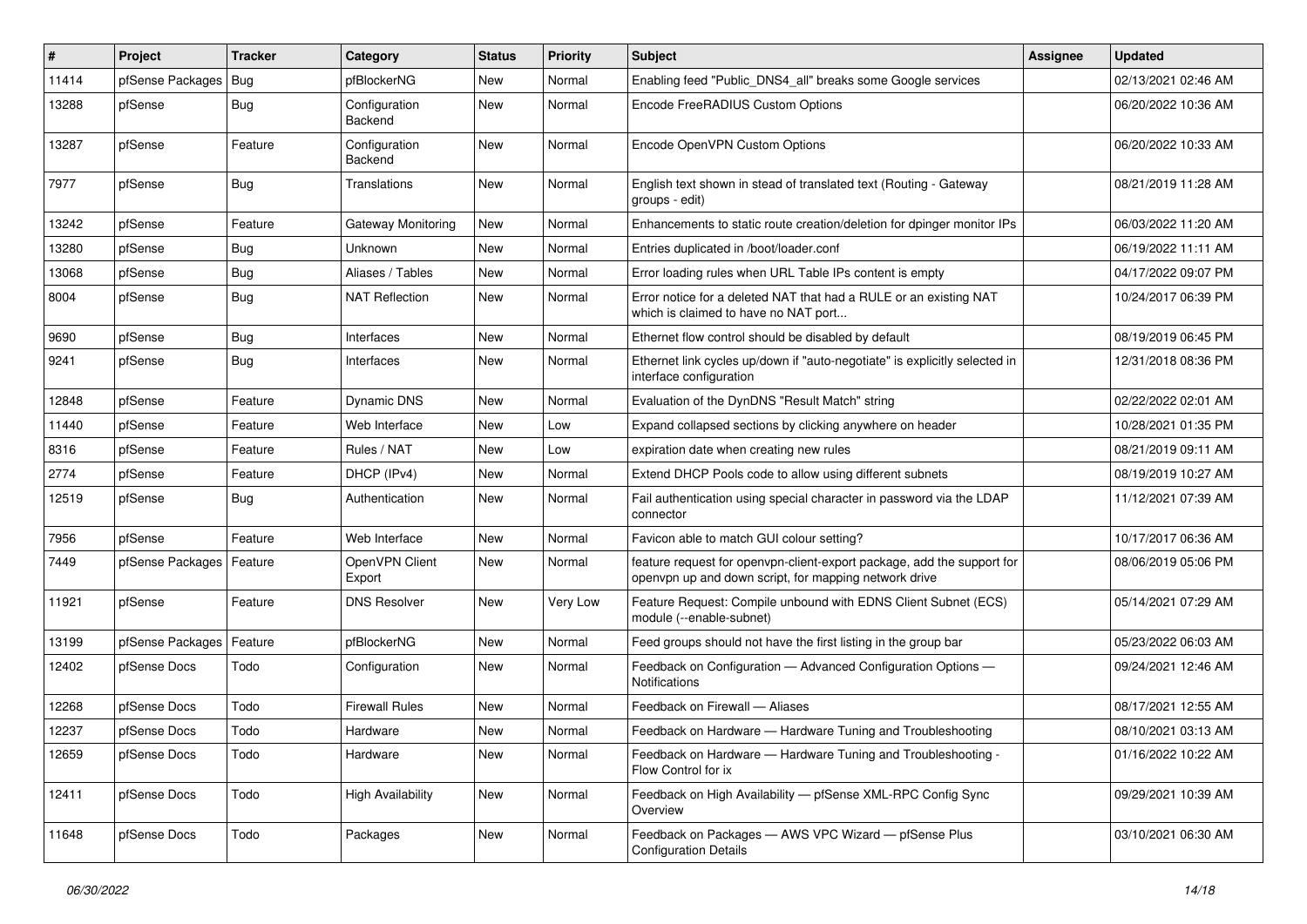| $\sharp$ | Project                | <b>Tracker</b> | Category                 | <b>Status</b> | <b>Priority</b> | <b>Subject</b>                                                                                                                                                     | <b>Assignee</b> | <b>Updated</b>      |
|----------|------------------------|----------------|--------------------------|---------------|-----------------|--------------------------------------------------------------------------------------------------------------------------------------------------------------------|-----------------|---------------------|
| 11026    | pfSense Packages       | Feature        | FreeRADIUS               | <b>New</b>    | Low             | Feedback on Packages - FreeRADIUS package                                                                                                                          |                 | 11/02/2020 07:21 AM |
| 11944    | pfSense Docs           | Todo           | Packages                 | <b>New</b>    | Normal          | Feedback on Packages - FRR Package - Bidirectional Forwarding<br>Detection                                                                                         |                 | 05/21/2021 12:57 AM |
| 12395    | pfSense Docs           | Todo           | Packages                 | <b>New</b>    | Normal          | Feedback on Packages - FRR Package - Border Gateway Protocol<br>- BGP Required Information                                                                         |                 | 09/21/2021 04:32 PM |
| 12098    | pfSense Docs           | Correction     | Configuration            | <b>New</b>    | Normal          | Feedback on pfSense Configuration Recipes - Accessing a<br><b>CPE/Modem from Inside the Firewall</b>                                                               |                 | 07/02/2021 02:30 AM |
| 12787    | pfSense Docs           | Todo           | <b>IPsec</b>             | <b>New</b>    | Normal          | Feedback on pfSense Configuration Recipes - Routing Internet<br>Traffic Through a Site-to-Site IPsec Tunnel                                                        |                 | 02/11/2022 11:28 PM |
| 12883    | pfSense Docs           | Todo           | <b>DNS</b>               | <b>New</b>    | Normal          | Feedback on Services - DNS Resolver - Host Overrides                                                                                                               |                 | 02/28/2022 07:54 PM |
| 12063    | pfSense Docs           | Todo           | <b>Dynamic DNS</b>       | <b>New</b>    | Normal          | Feedback on Services — Dynamic DNS — Configuring RFC 2136<br>Dynamic DNS updates                                                                                   |                 | 06/18/2021 06:24 PM |
| 11714    | pfSense Docs           | New Content    | <b>High Availability</b> | <b>New</b>    | Normal          | Feedback on Troubleshooting - Troubleshooting High Availability<br><b>DHCP Failover</b>                                                                            |                 | 03/21/2021 05:58 PM |
| 11227    | pfSense Packages       | Feature        | pfBlockerNG              | New           | Normal          | Feeds update                                                                                                                                                       |                 | 01/07/2021 12:11 AM |
| 11178    | pfSense Packages       | Feature        | Filer                    | <b>New</b>    | Normal          | Filer do not ask what to do with previous filename                                                                                                                 |                 | 12/31/2020 02:45 AM |
| 11235    | pfSense Packages   Bug |                | Filer                    | <b>New</b>    | Normal          | Filer run script when "state" unchanged                                                                                                                            |                 | 01/08/2021 07:24 AM |
| 13067    | pfSense                | Bug            | <b>FilterDNS</b>         | New           | Normal          | filterdns resolve interval is twice the intended value                                                                                                             |                 | 04/17/2022 07:45 PM |
| 12056    | pfSense                | <b>Bug</b>     | Logging                  | <b>New</b>    | Normal          | Filterlog says "Unknown Option %u"                                                                                                                                 |                 | 06/18/2021 05:51 AM |
| 10493    | pfSense                | Bug            | <b>IPsec</b>             | <b>New</b>    | Normal          | filter_get_vpns_list() issues                                                                                                                                      |                 | 05/06/2020 01:07 AM |
| 10290    | pfSense                | Feature        | Aliases / Tables         | <b>New</b>    | Very Low        | Firewall Aliases Add button on top of list                                                                                                                         |                 | 07/10/2021 01:03 PM |
| 12667    | pfSense Packages       | Bug            | WireGuard                | New           | Normal          | Firewall Crashed After Upgrading Wireguard                                                                                                                         |                 | 01/07/2022 09:18 AM |
| 13045    | pfSense Packages       | Bug            | WireGuard                | <b>New</b>    | Normal          | Firewall floating rules ignore WireGuard traffic                                                                                                                   |                 | 04/11/2022 09:40 AM |
| 12857    | pfSense                | <b>Bug</b>     | Gateways                 | New           | Normal          | Firewall gateway goes away when making changes to Bridge0 device                                                                                                   |                 | 02/27/2022 11:20 AM |
| 10701    | pfSense                | Bug            | Web Interface            | <b>New</b>    | Very Low        | Firewall Log too wide with Rule Description Column                                                                                                                 |                 | 06/25/2020 07:36 AM |
| 11566    | pfSense                | <b>Bug</b>     | Web Interface            | <b>New</b>    | Low             | Firewall Maximum Table Entries "default size" is whatever is entered                                                                                               |                 | 02/27/2021 10:01 AM |
| 13144    | pfSense                | Bug            | Rules / NAT              | <b>New</b>    | Very Low        | Firewall rule entries can get out of sync when entries are deleted while<br>other administrators are editing entries simultaneously                                |                 | 05/10/2022 07:26 AM |
| 7373     | pfSense                | Bug            | Rules / NAT              | <b>New</b>    | Normal          | Firewall schedules GUI needs to be redone from scratch                                                                                                             |                 | 08/21/2019 08:56 AM |
| 13051    | pfSense                | Bug            | Traffic Shaper (ALTQ)    | New           | Normal          | Firewall traffic shaper by interface selection unknow                                                                                                              |                 | 04/12/2022 07:03 AM |
| 8270     | pfSense                | Todo           | Web Interface            | New           | Very Low        | Fix grammatically erroneous repetition                                                                                                                             |                 | 01/11/2018 08:19 AM |
| 11232    | pfSense                | <b>Bug</b>     | <b>Operating System</b>  | New           | Normal          | Fix pfSense_fsync                                                                                                                                                  |                 | 01/08/2021 08:53 AM |
| 10503    | pfSense Packages       | Bug            | <b>FRR</b>               | New           | Normal          | Flapping any GW in multi-WAN influences restating all IPsec tunnels<br>in FRR which leads to dropping all IPsec VTI static routes and related<br><b>BGP</b> issues |                 | 05/08/2020 07:51 PM |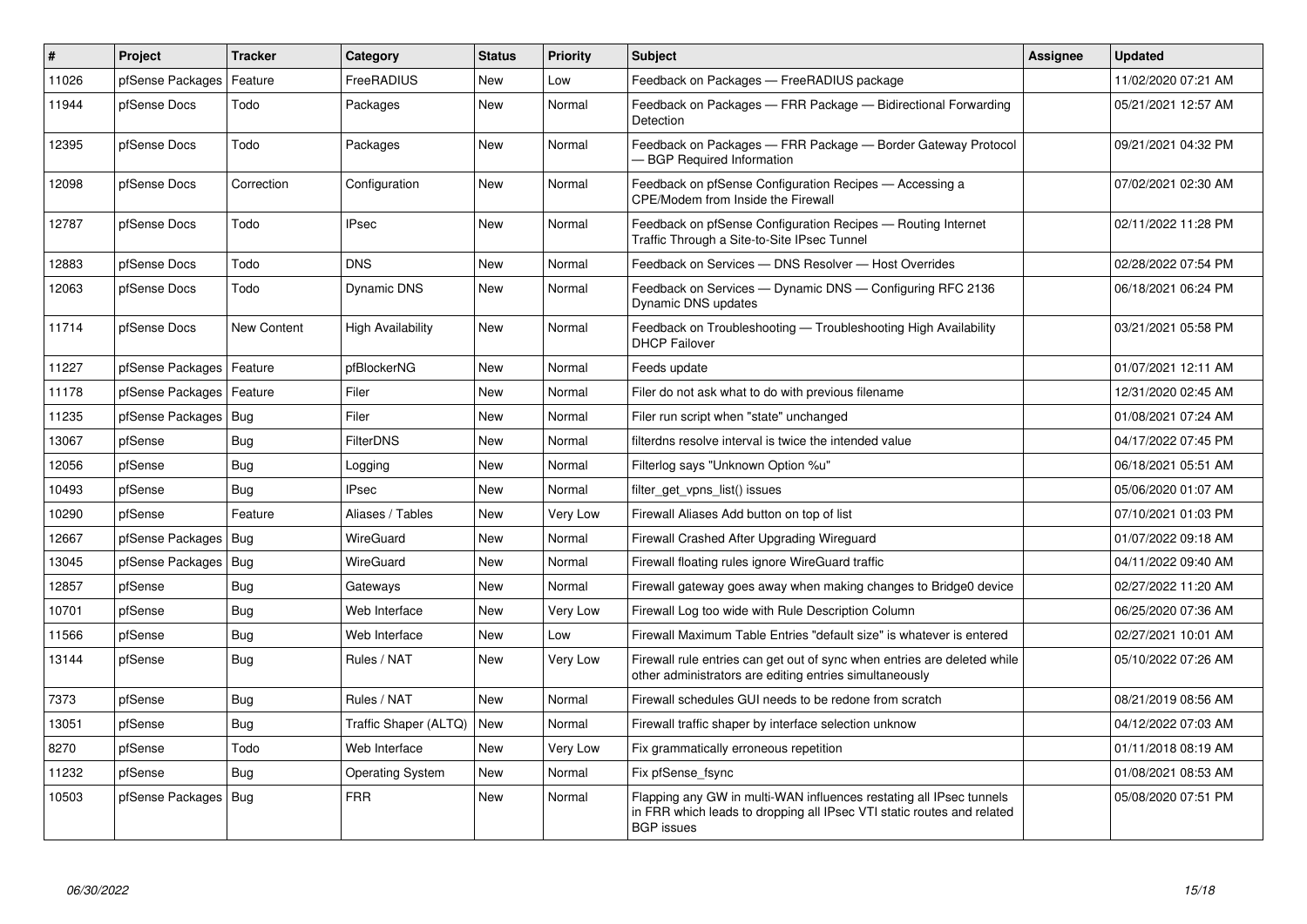| $\pmb{\#}$ | Project          | <b>Tracker</b> | Category               | <b>Status</b> | <b>Priority</b> | <b>Subject</b>                                                                                                                          | <b>Assignee</b> | <b>Updated</b>      |
|------------|------------------|----------------|------------------------|---------------|-----------------|-----------------------------------------------------------------------------------------------------------------------------------------|-----------------|---------------------|
| 13161      | pfSense          | Feature        | Web Interface          | New           | Very Low        | FLASH PORT'S LED button, to help quickly find port that need to be<br>connected to patch&cable                                          |                 | 05/14/2022 06:35 AM |
| 13046      | pfSense          | Bug            | Rules / NAT            | <b>New</b>    | Normal          | Floating rule applied to IPv6 interface with a SLAAC DHCPv6 gateway<br>reports error on boot                                            |                 | 04/11/2022 09:50 AM |
| 6627       | pfSense          | Bug            | Rules / NAT            | <b>New</b>    | Normal          | floating tab match rules ignore quick action so should be removed                                                                       |                 | 07/18/2016 02:15 PM |
| 8752       | pfSense Packages | Bug            | squidguard             | <b>New</b>    | Normal          | For SquidGuard in "Common ACL" menu "Target Rules List" "access"<br>option always stays with default value '---' for my Target category |                 | 08/06/2018 05:53 AM |
| 7934       | pfSense          | Feature        | Dashboard              | <b>New</b>    | Very Low        | format support phone# for international use                                                                                             |                 | 10/12/2017 04:38 PM |
| 11522      | pfSense Packages | Bug            | Zabbix                 | <b>New</b>    | Normal          | fping6 error                                                                                                                            |                 | 02/24/2021 07:13 AM |
| 8589       | pfSense Packages | Bug            | FreeRADIUS             | <b>New</b>    | Normal          | FreeRadius 0.15.5 2 ignoring tunnelled-reply=no                                                                                         |                 | 02/18/2019 03:40 PM |
| 8513       | pfSense Packages | Bug            | FreeRADIUS             | New           | High            | Freeradius 3.x Idap problem                                                                                                             |                 | 02/18/2019 05:22 PM |
| 10695      | pfSense Packages | Bug            | FreeRADIUS             | <b>New</b>    | Normal          | FreeRadius Accounting skipping MBs after reboot due to power down                                                                       |                 | 06/24/2020 04:49 AM |
| 8031       | pfSense Packages | Feature        | FreeRADIUS             | <b>New</b>    | Normal          | FreeRADIUS copy entry function                                                                                                          |                 | 08/16/2019 01:01 PM |
| 11534      | pfSense Packages | Regression     | FreeRADIUS             | <b>New</b>    | High            | FreeRADIUS EAP anonymous connection forbidden out-of-tunnel                                                                             |                 | 07/14/2021 02:32 AM |
| 4506       | pfSense Packages | Feature        | FreeRADIUS             | <b>New</b>    | Normal          | FreeRADIUS groups/hunt groups                                                                                                           |                 | 03/10/2015 08:51 PM |
| 12982      | pfSense Packages | Bug            | FreeRADIUS             | <b>New</b>    | Normal          | FreeRadius RadReply table entries missing from pf                                                                                       |                 | 06/19/2022 05:38 PM |
| 11802      | pfSense Packages | Bug            | FreeRADIUS             | <b>New</b>    | Normal          | FreeRADIUS sync                                                                                                                         |                 | 05/10/2021 04:18 AM |
| 12126      | pfSense Packages | Bug            | FreeRADIUS             | <b>New</b>    | Normal          | freeradius3 0.15.7 31                                                                                                                   |                 | 10/11/2021 08:21 AM |
| 10935      | pfSense Packages | Bug            | FRR                    | <b>New</b>    | Normal          | FRR 0.6.7-6 - BGPD service recycled IPv6 without Route Map                                                                              |                 | 12/30/2020 05:00 PM |
| 10516      | pfSense Packages | <b>Bug</b>     | <b>FRR</b>             | <b>New</b>    | Normal          | <b>FRR Access list</b>                                                                                                                  |                 | 12/06/2020 11:02 PM |
| 11841      | pfSense Packages | <b>Bug</b>     | <b>FRR</b>             | <b>New</b>    | Normal          | FRR access lists default bahavior changed to permit by default                                                                          |                 | 04/22/2021 09:52 AM |
| 11650      | pfSense Packages | <b>Bug</b>     | FRR                    | New           | Very Low        | FRR configuration broken on restore of manually edited FRR config<br>sections                                                           |                 | 03/10/2021 08:50 AM |
| 12889      | pfSense Packages | Feature        | <b>FRR</b>             | <b>New</b>    | Normal          | FRR GUI add set ipv6 next-hop global                                                                                                    |                 | 03/02/2022 06:10 AM |
| 11835      | pfSense Packages | Bug            | <b>FRR</b>             | <b>New</b>    | Normal          | FRR OSPF redistributed connected routes disappearing                                                                                    |                 | 04/22/2021 07:11 AM |
| 11158      | pfSense Packages | Bug            | <b>FRR</b>             | <b>New</b>    | High            | <b>FRR Prefix Lists</b>                                                                                                                 |                 | 12/30/2020 04:55 PM |
| 8547       | pfSense Packages | Feature        | New Package<br>Request | <b>New</b>    | Normal          | fwknop Port Knocking Package                                                                                                            |                 | 02/08/2021 12:17 PM |
| 8743       | pfSense          | Todo           | Gateways               | New           | Low             | Gateway Groups page should list gateways in tier order                                                                                  |                 | 08/14/2019 12:16 PM |
| 7671       | pfSense          | Feature        | Gateway Monitoring     | <b>New</b>    | Normal          | Gateway Monitoring Via Custom Script or Telnet.                                                                                         |                 | 09/18/2020 02:59 PM |
| 3312       | pfSense          | Bug            | <b>IPsec</b>           | <b>New</b>    | Normal          | Gateway on IPsec rules is not functional in pf                                                                                          |                 | 01/28/2020 10:09 PM |
| 8343       | pfSense          | <b>Bug</b>     | Gateways               | New           | Normal          | Gateway Routes (Default Routes) not removed in Kernel when<br>removed from GUI                                                          |                 | 05/14/2020 01:22 AM |
| 12534      | pfSense Plus     | Feature        | Hardware / Drivers     | New           | Normal          | Generate a ISO Image for Remote Restore of pfSense Plus on the<br>XG-1537 and 1541 units with IPMI                                      |                 | 05/30/2022 10:28 AM |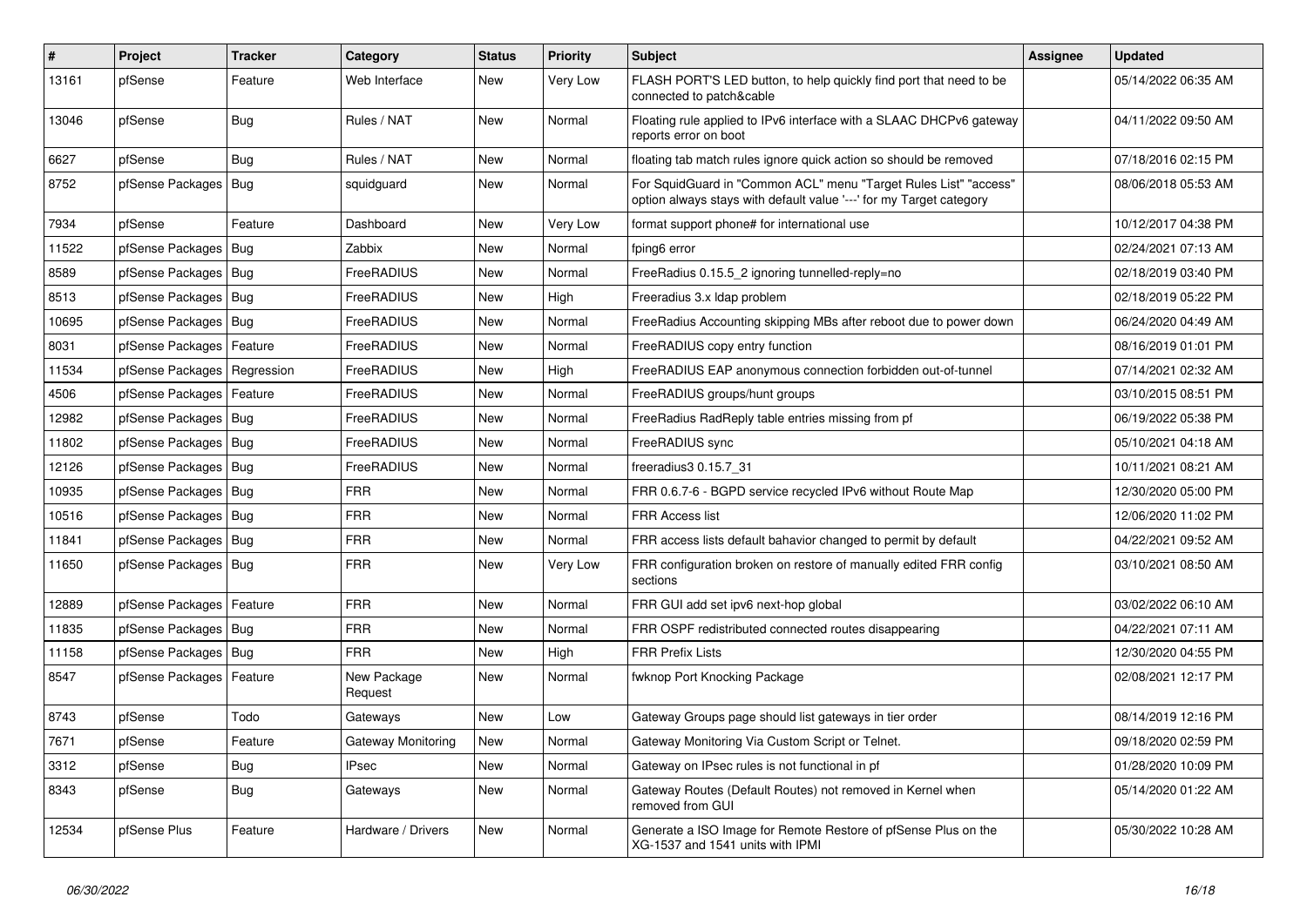| $\sharp$ | Project                    | <b>Tracker</b> | Category                     | <b>Status</b> | <b>Priority</b> | Subject                                                                                                                            | Assignee | <b>Updated</b>      |
|----------|----------------------------|----------------|------------------------------|---------------|-----------------|------------------------------------------------------------------------------------------------------------------------------------|----------|---------------------|
| 7289     | pfSense                    | <b>Bug</b>     | Certificates                 | New           | Low             | Generating 4096bit Certificate                                                                                                     |          | 08/14/2019 09:56 AM |
| 7821     | pfSense                    | Bug            | DHCP (IPv6)                  | <b>New</b>    | Normal          | GIF does not support broadcast                                                                                                     |          | 08/29/2017 10:50 AM |
| 11872    | pfSense                    | Bug            | Interfaces                   | New           | Normal          | gif interfaces reporting incorrect traffic counters                                                                                |          | 12/30/2021 04:00 AM |
| 11266    | pfSense Packages   Feature |                | AutoConfigBackup             | New           | Very Low        | Give an option to list restore point in "reverse" order/latest at the top.                                                         |          | 01/19/2021 06:58 PM |
| 9942     | pfSense                    | Feature        | <b>Operating System</b>      | New           | Normal          | Give pfSense the possibility to change the keyboard Layout for<br>console users                                                    |          | 01/22/2021 02:33 AM |
| 4503     | pfSense Packages   Feature |                | New Package<br>Request       | New           | Normal          | GNUGateKeeper H.323 Proxy Package                                                                                                  |          | 08/27/2019 02:54 AM |
| 12625    | pfSense                    | Feature        | Logging                      | New           | Normal          | Granular logging options for default firewall rules.                                                                               |          | 12/21/2021 06:39 PM |
| 521      | pfSense                    | Feature        | User Manager /<br>Privileges | New           | Normal          | Group manager Assigned Permissions                                                                                                 |          | 04/18/2010 02:59 PM |
| 6738     | pfSense                    | Feature        | Web Interface                | New           | Normal          | GUI Action Buttons replicated to the top of the List                                                                               |          | 07/10/2021 01:04 PM |
| 12483    | pfSense                    | <b>Bug</b>     | Configuration<br>Backend     | New           | Normal          | GUI creates inconsistent config.xml                                                                                                |          | 10/23/2021 06:48 AM |
| 2323     | pfSense                    | Feature        | DHCP (IPv4)                  | New           | Low             | GUI doesn't allow to configure DHCP server to serve IP addresses<br>belonging to subnets wich are not associated with an interface |          | 08/19/2019 10:27 AM |
| 11666    | pfSense                    | Bug            | Logging                      | New           | Normal          | GUI Firewall log search not parsing filter.log beyond hard coded limit                                                             |          | 03/12/2021 11:38 AM |
| 7957     | pfSense                    | Feature        | Web Interface                | New           | Normal          | GUI theme - separate "colour" from "compact/normal" in theme<br>dropdown                                                           |          | 10/17/2017 06:58 AM |
| 6861     | pfSense Packages   Bug     |                | haproxy                      | New           | Normal          | Ha-Proxy duplicated backend used in place of original backend                                                                      |          | 02/18/2019 05:30 PM |
| 12427    | pfSense Packages   Todo    |                | haproxy                      | New           | Normal          | ha-proxy: action order in the GUI is not keeped in the resulting<br>ha-proxy configuration                                         |          | 10/06/2021 07:02 AM |
| 13039    | pfSense Packages   Feature |                | AWS VPC                      | <b>New</b>    | Normal          | Handle transit gateway VPNs in the AWS VPN wizard                                                                                  |          | 04/11/2022 07:31 AM |
| 11036    | pfSense Packages   Bug     |                | haproxy                      | <b>New</b>    | Normal          | <b>HAproxy ACL</b>                                                                                                                 |          | 02/11/2022 11:27 AM |
| 8982     | pfSense Packages           | Feature        | haproxy                      | New           | Normal          | HAproxy ACL support for map in configuration UI                                                                                    |          | 06/25/2019 01:49 AM |
| 12249    | pfSense                    | Bug            | Backup / Restore             | New           | Normal          | HAProxy causing failed ACB backups                                                                                                 |          | 11/15/2021 11:58 PM |
| 11000    | pfSense Packages   Bug     |                | haproxy                      | New           | Very Low        | haproxy deprecated trick suggested                                                                                                 |          | 12/23/2020 02:55 PM |
| 9500     | pfSense Packages   Bug     |                | haproxy                      | New           | Normal          | HAproxy does not delete non-applicable action config                                                                               |          | 01/18/2022 06:28 AM |
| 9261     | pfSense Packages   Bug     |                | haproxy                      | New           | Normal          | haproxy GUI failure                                                                                                                |          | 01/08/2019 12:41 PM |
| 9247     | pfSense Packages   Bug     |                | haproxy                      | New           | Low             | HAProxy multiple server selection on stats pages doesn't work                                                                      |          | 01/02/2019 04:44 PM |
| 7462     | pfSense Packages   Bug     |                | haproxy                      | New           | Normal          | HAproxy not rebinding properly after WAN DHCP IP change                                                                            |          | 01/11/2018 09:15 AM |
| 8902     | pfSense Packages   Bug     |                | haproxy                      | New           | Normal          | HAproxy package not use custom DNS for lookup on apply new config                                                                  |          | 09/16/2018 08:16 AM |
| 8869     | pfSense Packages   Feature |                | haproxy                      | New           | Normal          | HAproxy should use RFC 7919 DH parameter files                                                                                     |          | 10/17/2018 10:46 AM |
| 9077     | pfSense Packages   Feature |                | haproxy                      | New           | Normal          | haproxy UI: Add seperator lines                                                                                                    |          | 10/29/2018 06:06 AM |
| 6784     | pfSense Packages   Bug     |                | haproxy                      | New           | Normal          | HAProxy version .48 will not use URL Table Alias for front end listener                                                            |          | 02/18/2019 05:32 PM |